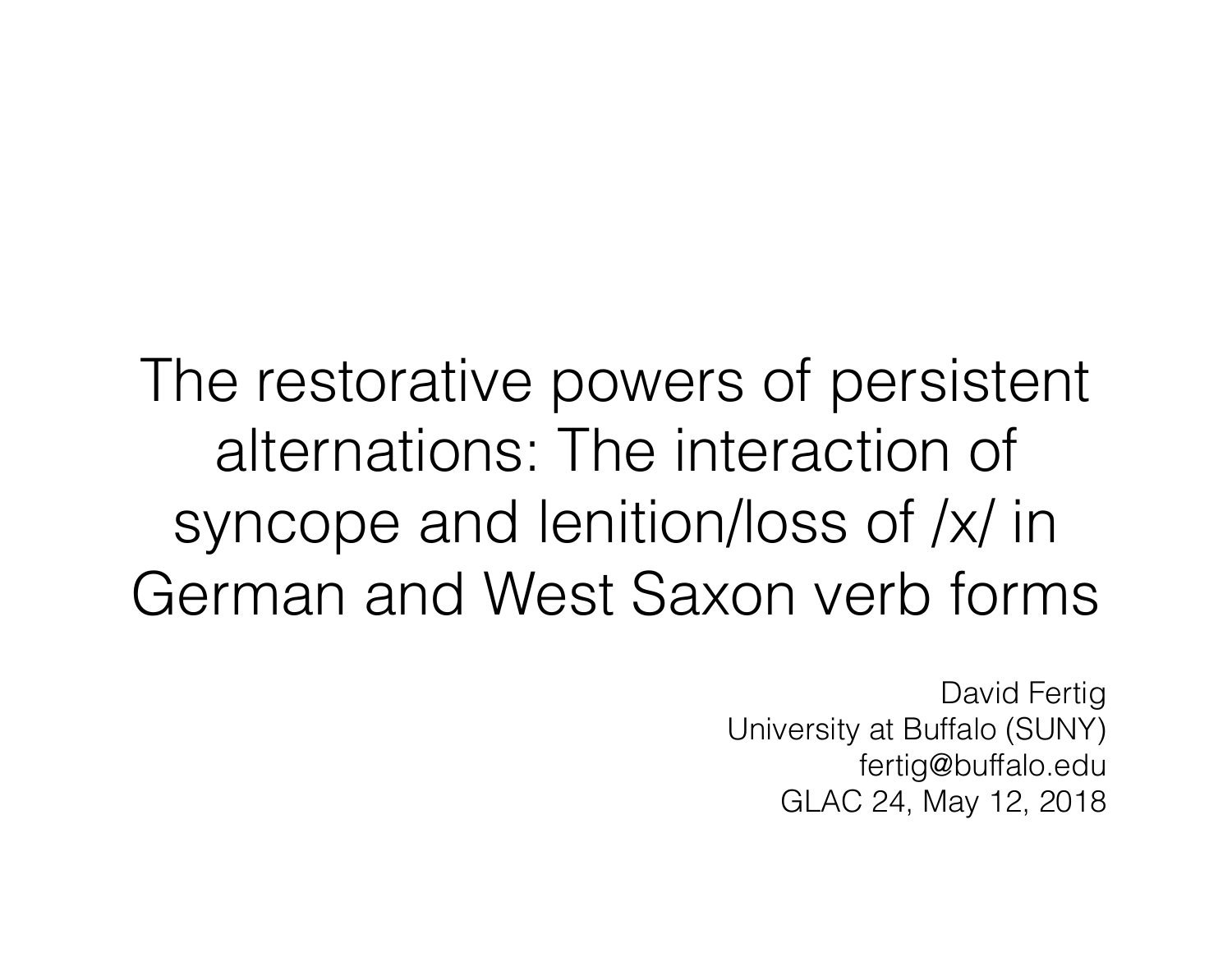# Part I: The explanandum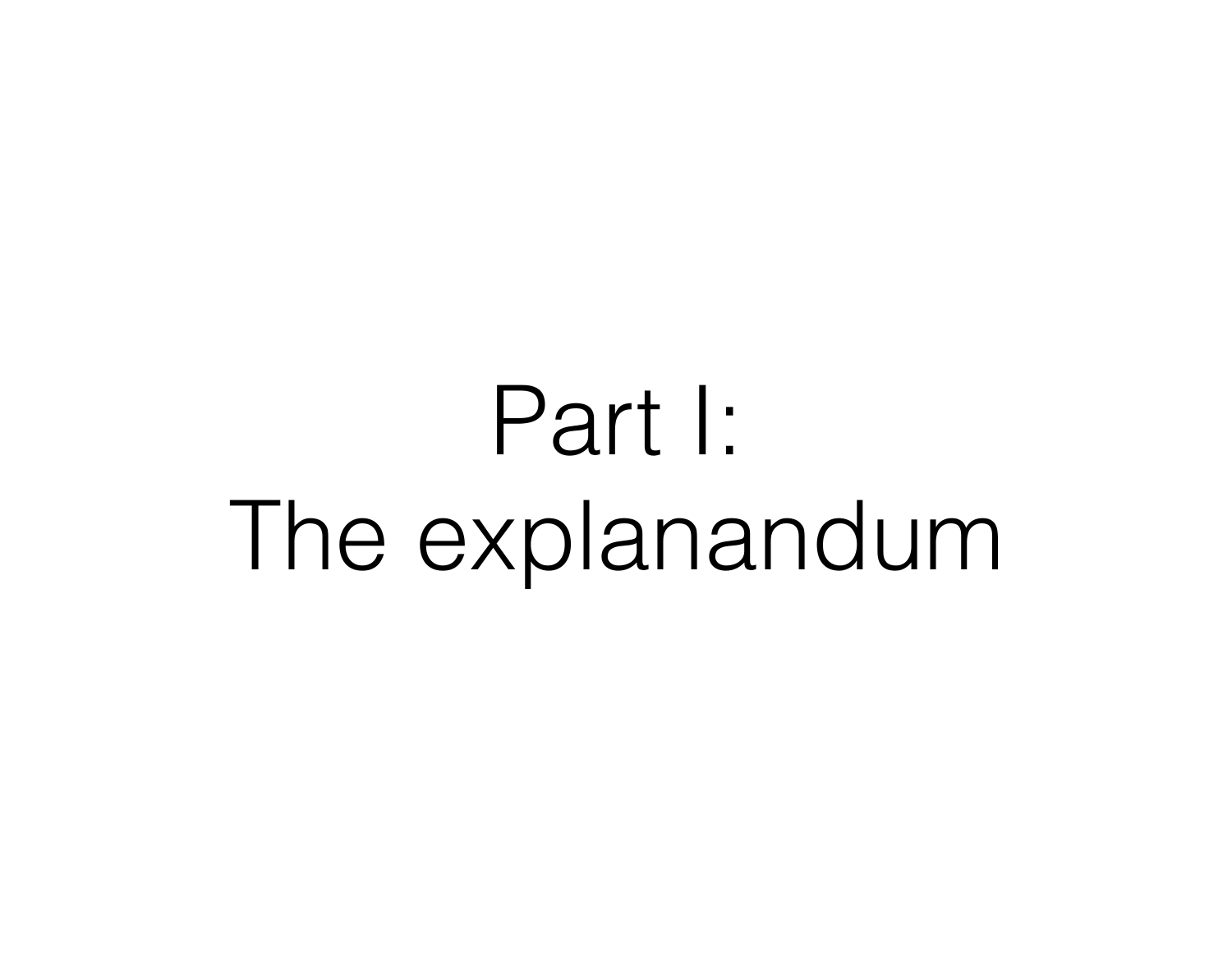## Strong contracted verbs in Old English

| sēon 'see'     | (Early) West<br><b>Saxon</b> | <b>Anglian</b>              |  |
|----------------|------------------------------|-----------------------------|--|
| <b>IND 1SG</b> | <b>sēo</b>                   | $s\bar{e}a(?)/s\bar{1}o(m)$ |  |
| $2$ sg         | <b>siehst</b>                | $S\bar{I}S(t)$              |  |
| 3sG            | <b>siehð</b>                 | <b>SĪð</b>                  |  |
| <b>PL</b>      | <b>sēoð</b>                  | sēað/sēas (?)               |  |
| <b>SBJV SG</b> | <b>SēO</b>                   | $s\bar{e}(a)$ (?)           |  |
| <b>SBJV PL</b> | sēon                         | $s\bar{e}(n)$               |  |
| <b>IMP SG</b>  | seoh                         | seoh $(?)$                  |  |
| 1/3SG PST IND  | seah                         | sēh                         |  |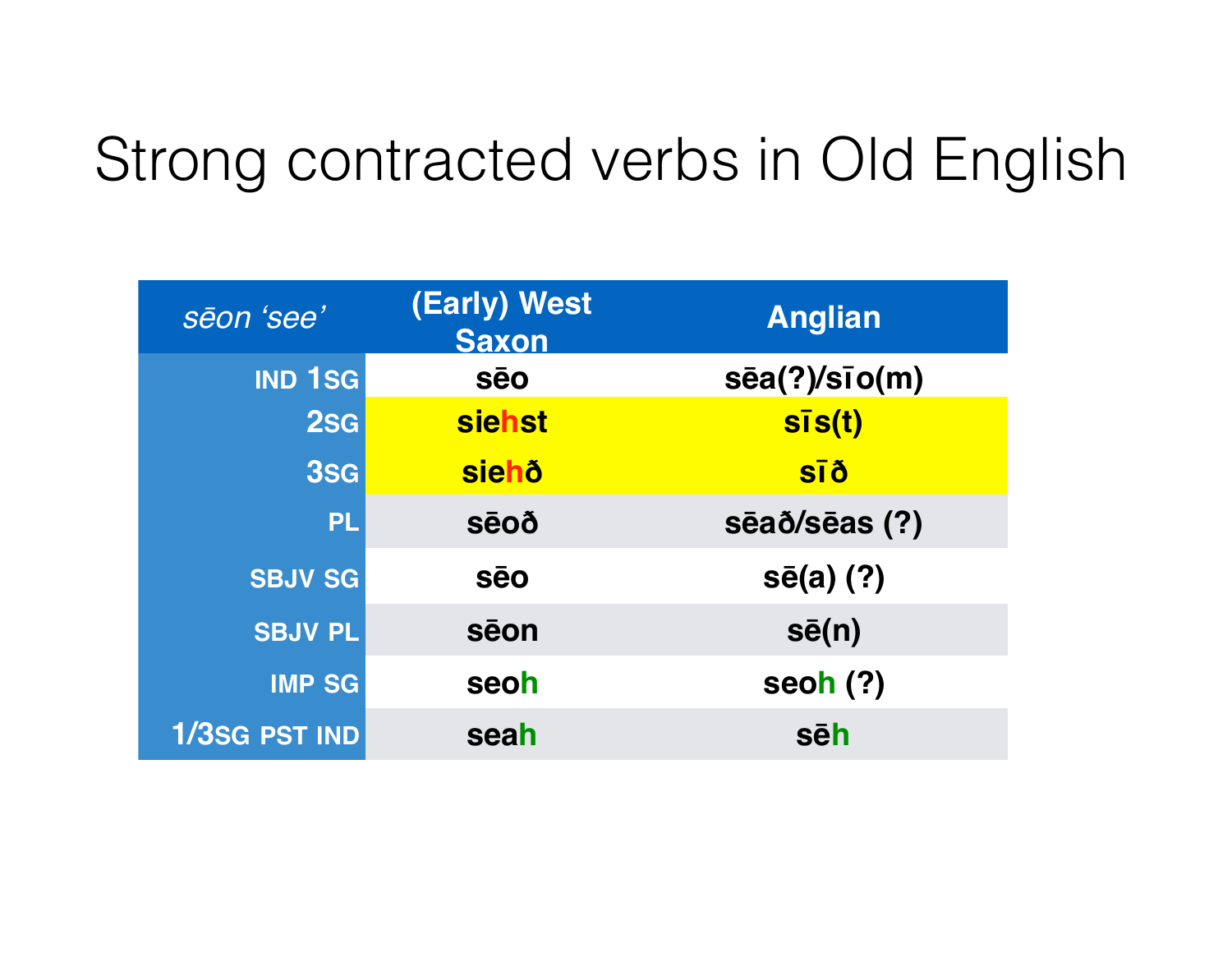## Class-I **weak** contracted verbs in Old English

| <i>byn/bywan/beon 'press'</i> |                   |
|-------------------------------|-------------------|
| <b>IND 1SG</b>                | þÿ                |
| 2sg                           | (pyst)            |
| 3sG                           | þÿð               |
| PL                            | þÿð               |
| <b>SBJV SG</b>                | þÿ                |
| <b>SBJV PL</b>                | þýn               |
| <b>IMP SG</b>                 | $(b\bar{y})$      |
| <b>1/3SG PST IND</b>          | <b>byde/bywde</b> |

< PGmc þū*xi*þ*(i)*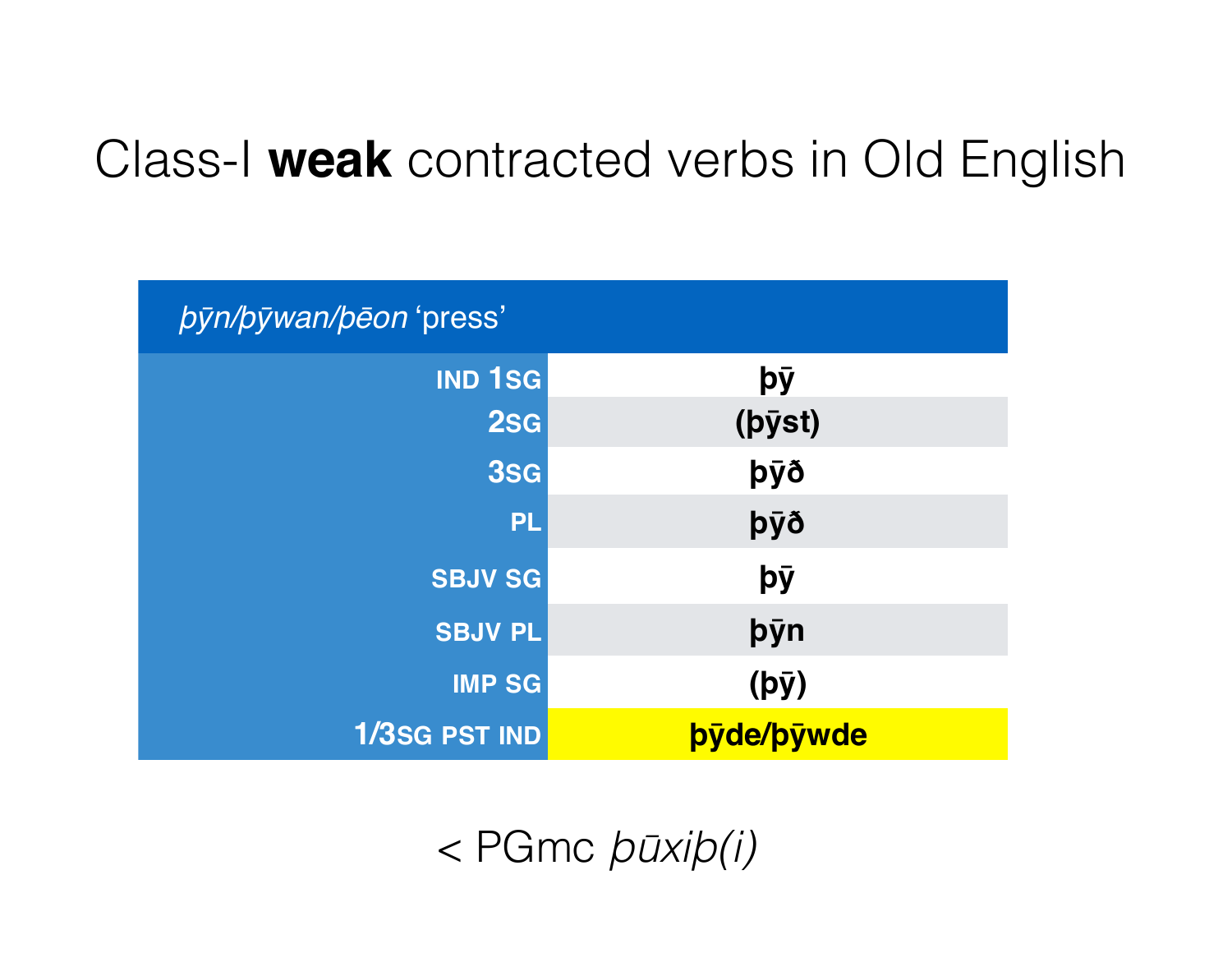# Relevant sound changes

1. Lenition and loss of /x/ between vowels (and other sonorants), followed by contraction of vowels in hiatus: ˈ**VxV > ˈVhV > ˈVV > ˈVː**

2. Syncope of unstressed short vowels in final syllables: **CVC(C)# > CC(C)#**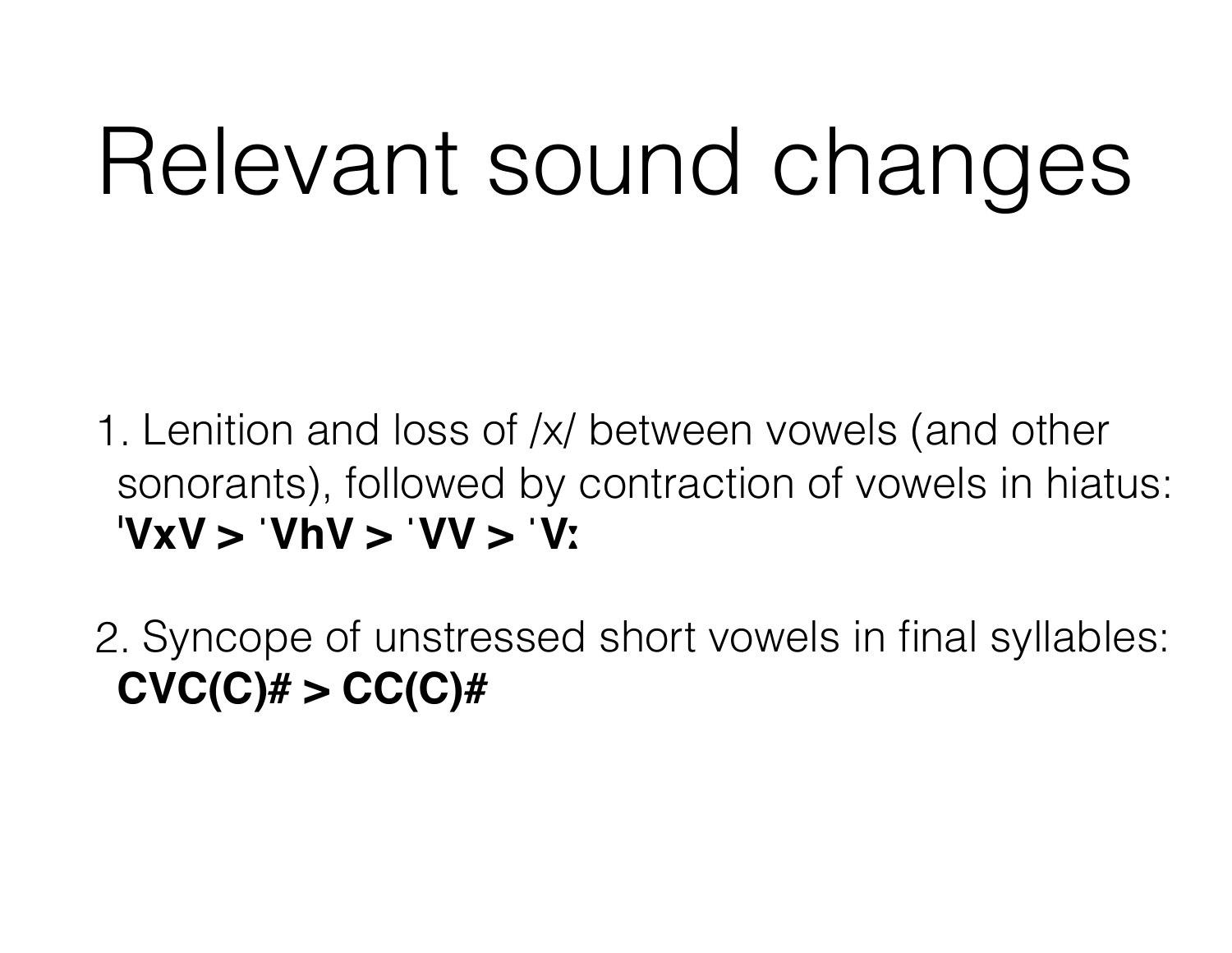Part II: Sound-change-based accounts of the  $$ (/x/) in the 2/3sg present indicative of strong contracted verbs in West Saxon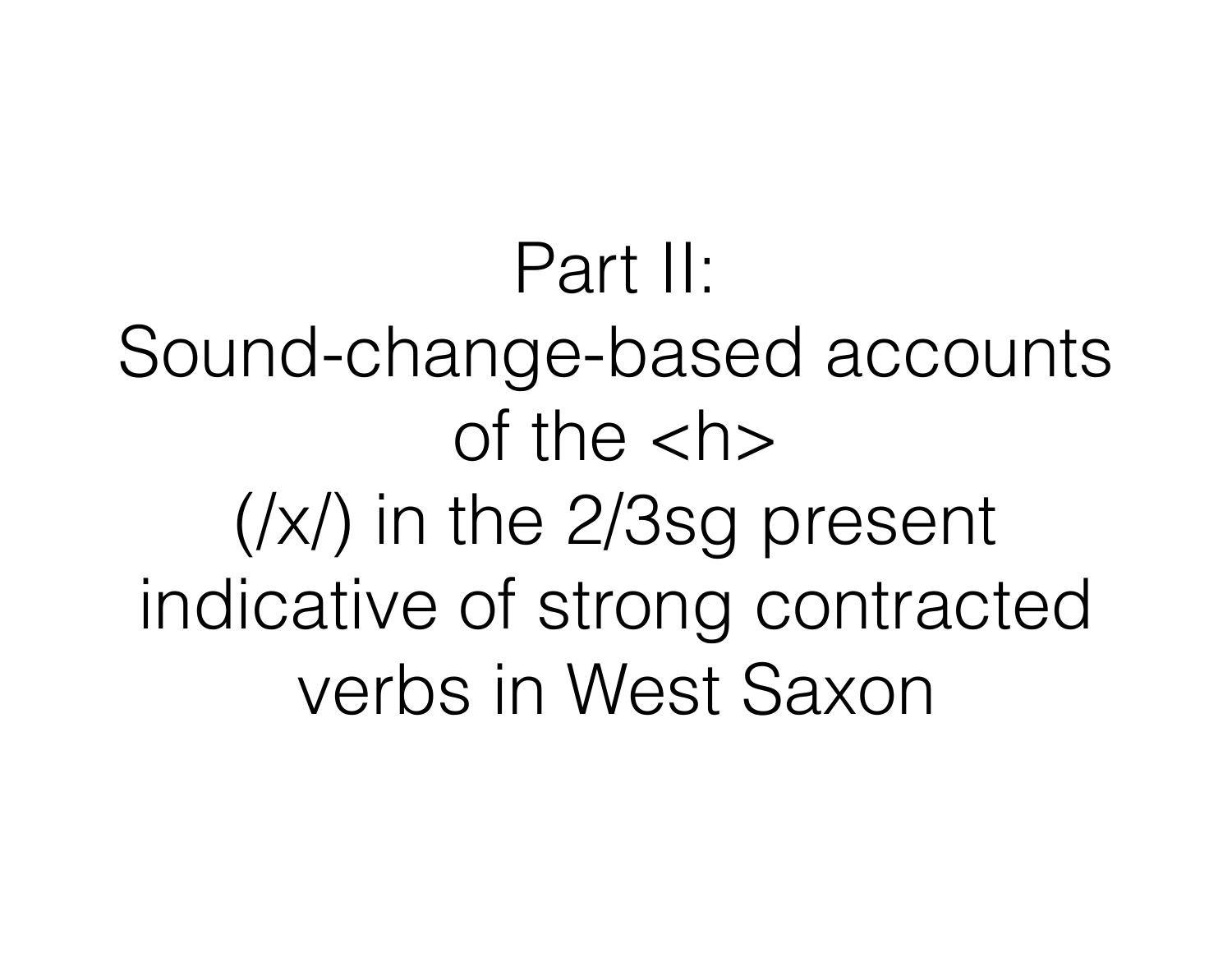#### Attempts to account for /x/ in the WS 2/3sg as **straightforward sound change …**

…entail the following chronological order of the relevant sound changes:

1. syncope

2. lenition/loss/contraction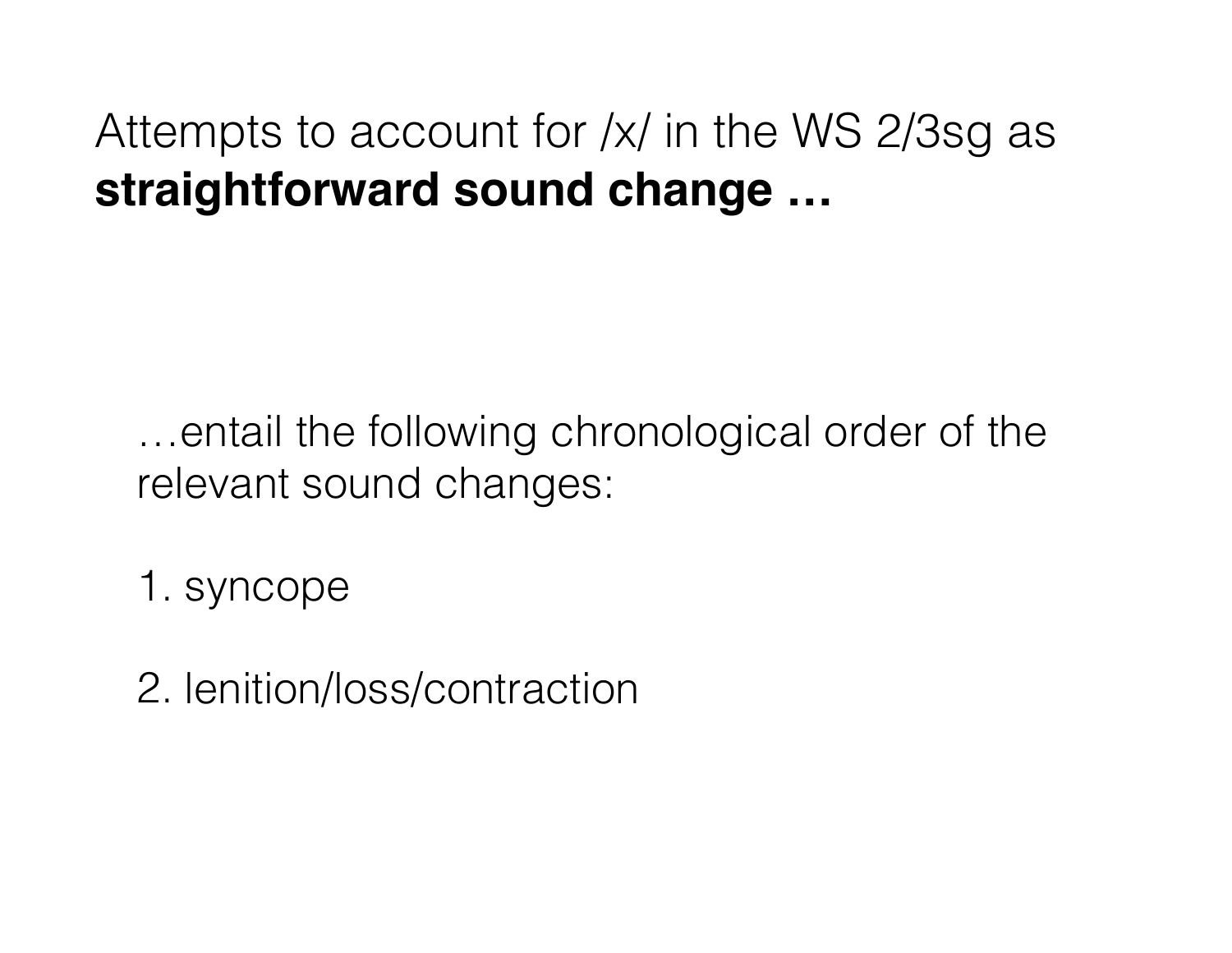Positing **exceptional** early syncope in the relevant forms

"In W-S and to some extent in Kt. […] there was very early syncopation of *i* in the 2nd and 3rd sg. pres. indic. of strong verbs, so that, if χ preceded, it was brought into contact with *s* or þ before it became *h*." (Campbell 1959:186)

"where /x/ remains, for example, ġ*esihst*, ġ*esih*ð, if these forms are not to be explained analogically [...], then it must be supposed that exceptionally syncope occurred before lenition in these cases" (Hogg 1992:275)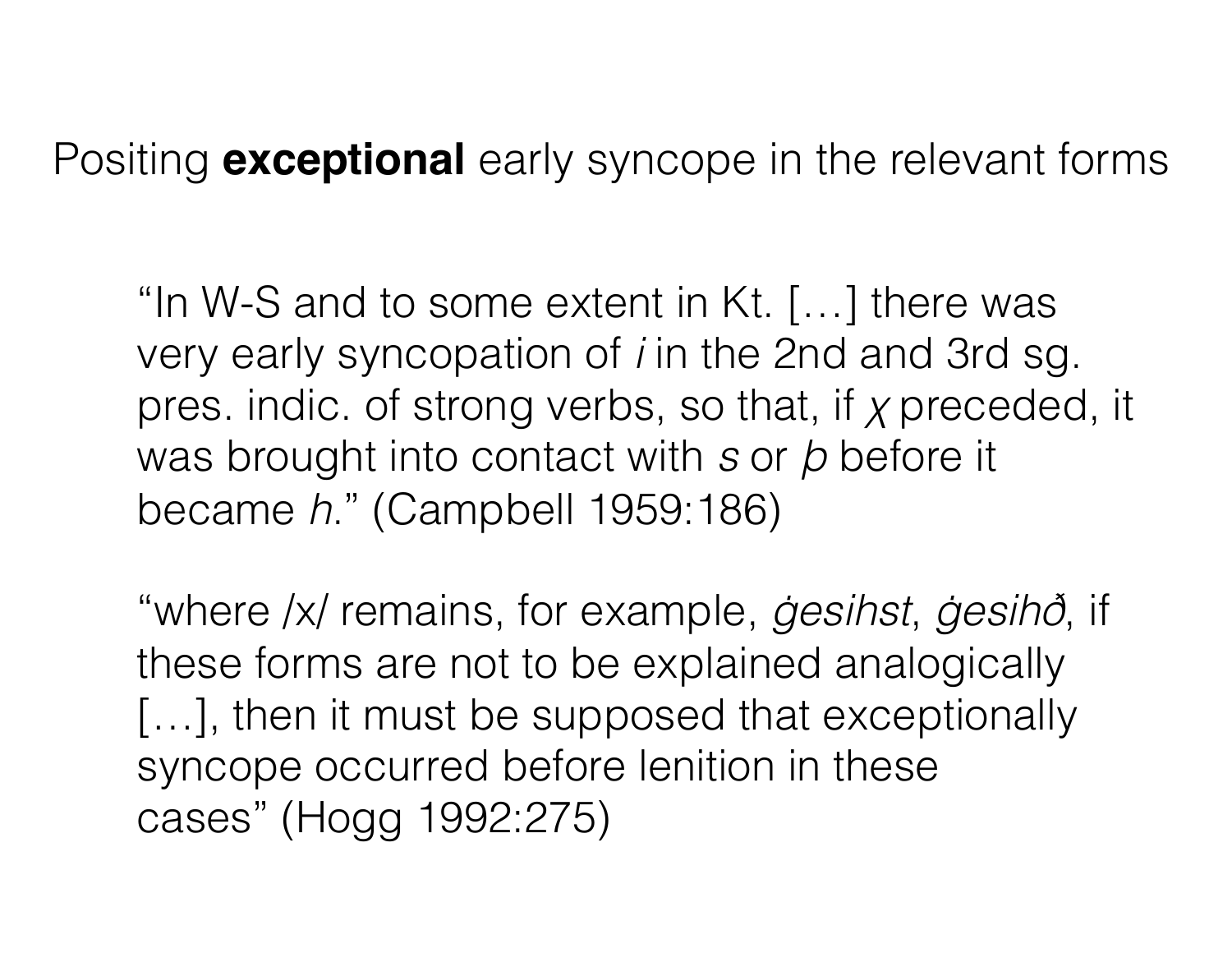**Why** exceptional early syncope in the relevant forms? (1)

"wahrscheinlich, dass auch jene kürzeren Formen der 2. 3. sg. präs. ursprünglich nur in der Stellung vor dem enklitisch antretenden Pronomen berechtigt waren, und die Synkope wäre dann als Synkope eines Mittelvokals begreiflich" Walde 1900:125n.1; cf. Hedberg 1945:281–283; Ringe & Taylor 2014:292)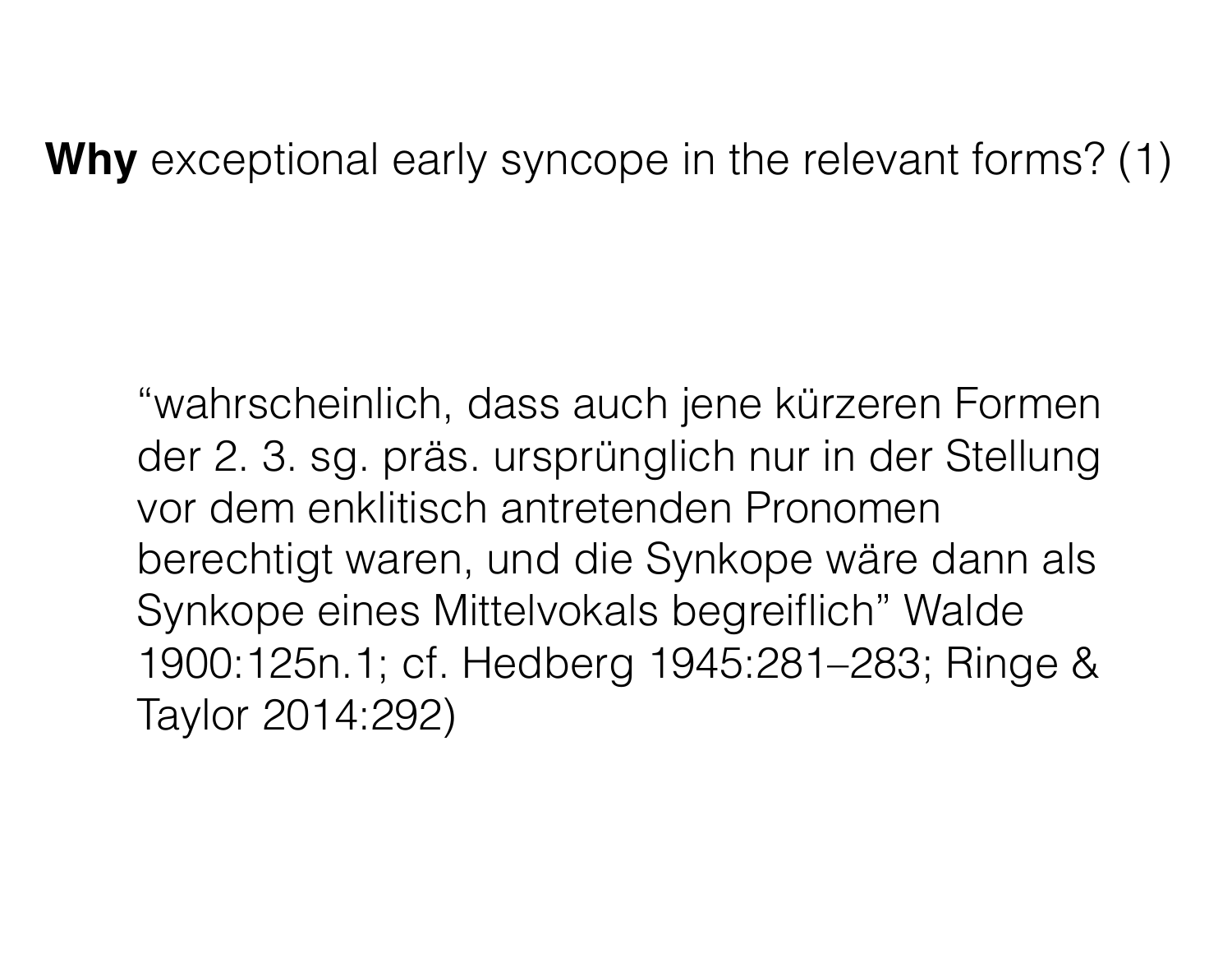**Why** exceptional early syncope in the relevant forms? (2)

"syncope in 2, 3sg. pres. indic. forms of strong and class I weak verbs could be explained only by the survival of the disyllabic PGmc endings \*-isi, \*-iþi into prehistoric OE and their shortening by syncope and apocope operating in that order." (Ringe and Taylor 2014:289)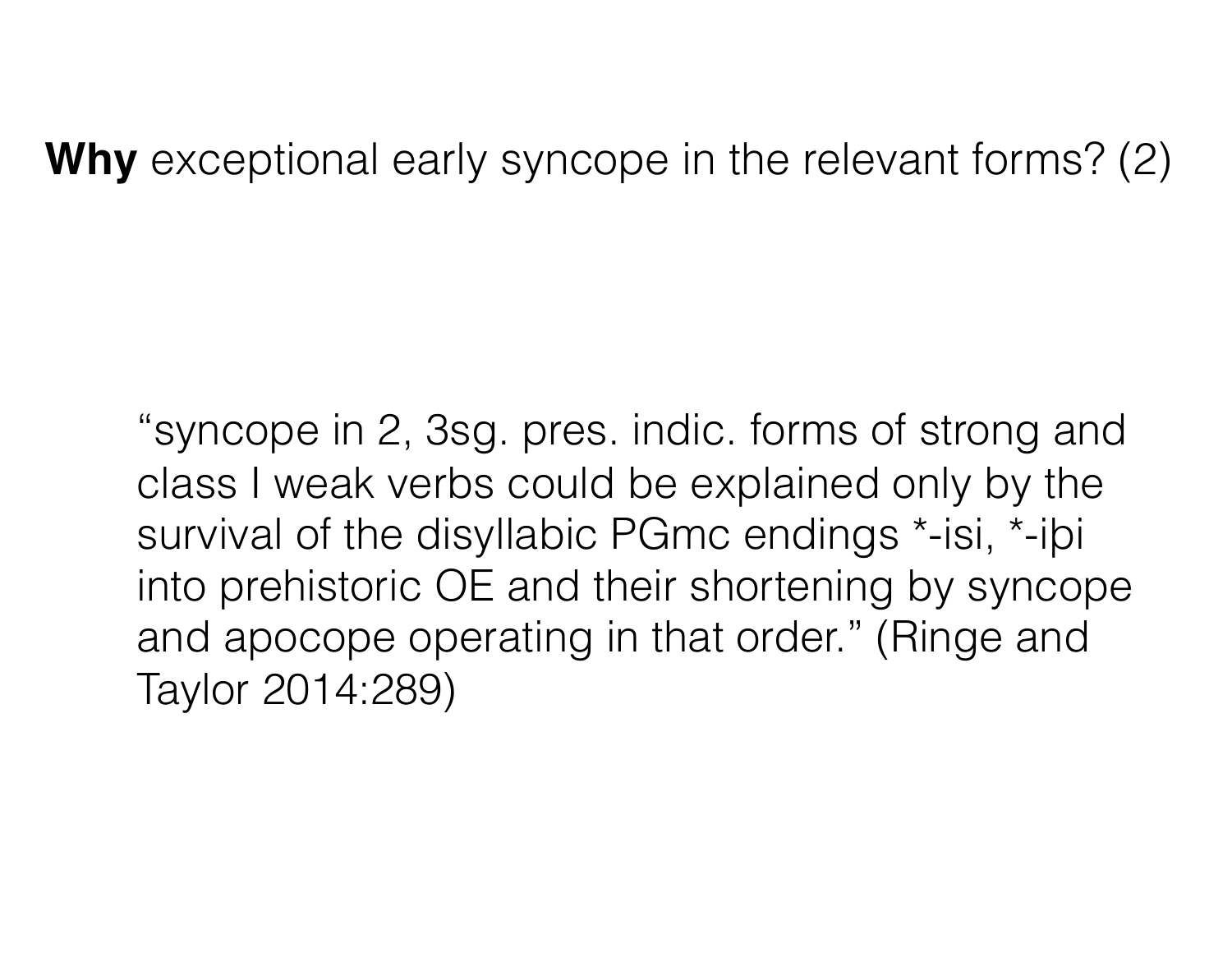General problem with these first two accounts of exceptional early syncope as an explanation for survival of /x/

Predict no difference in present indicative between strong (*s*ē*on–sieh*ð) and class-I weak (þȳ*n–*þȳð) verbs.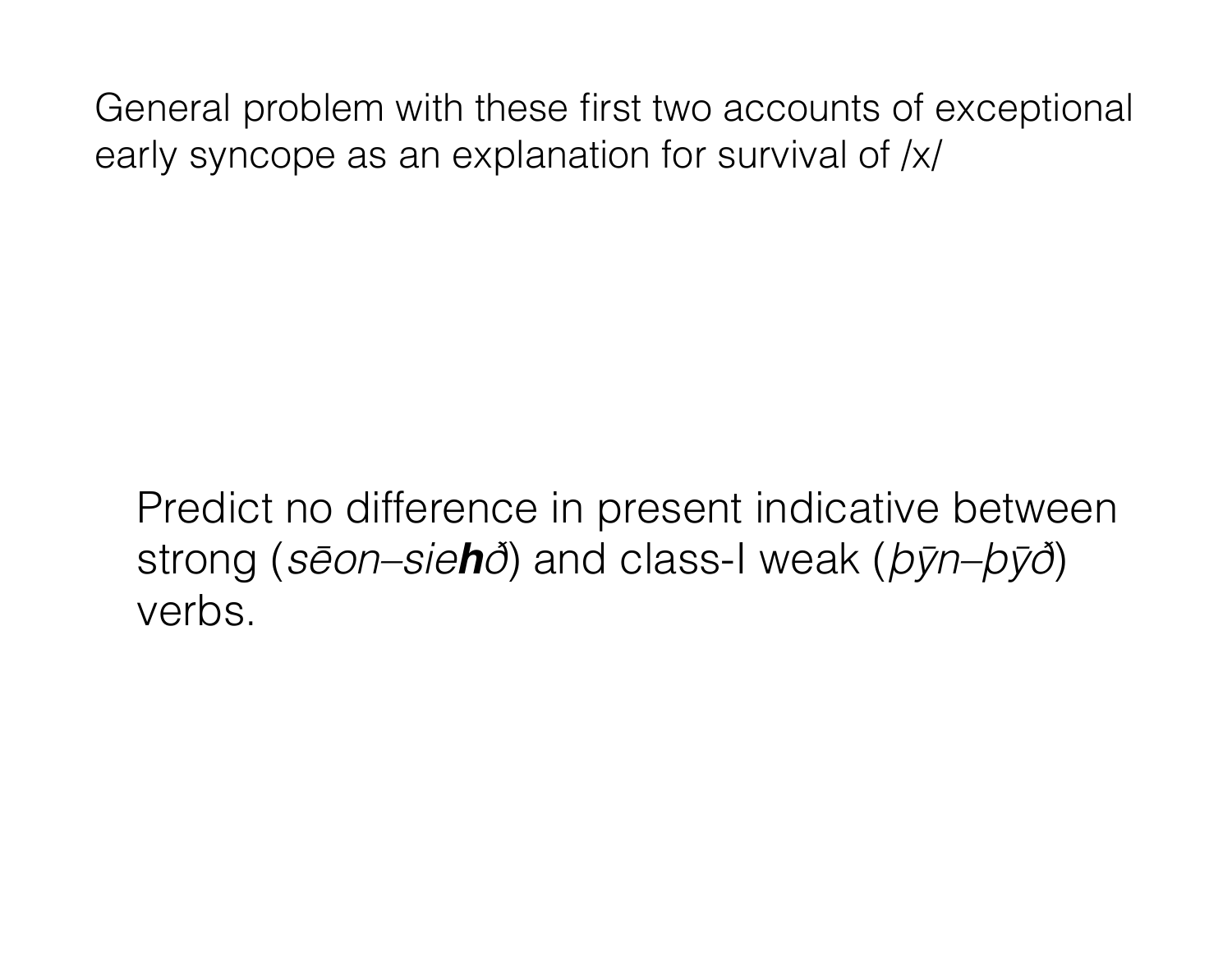Why did exceptional early syncope result in survival of 2/3sg /x/ in **strong** verbs only?

"The occurrence of [forms with *h* in the 2nd and 3rd sg. pres. indic. of strong verbs but not of weak verbs] suggests that in the weak verbs the past þȳ*de* influenced the pres. indic." (Campbell 1959:329n.1)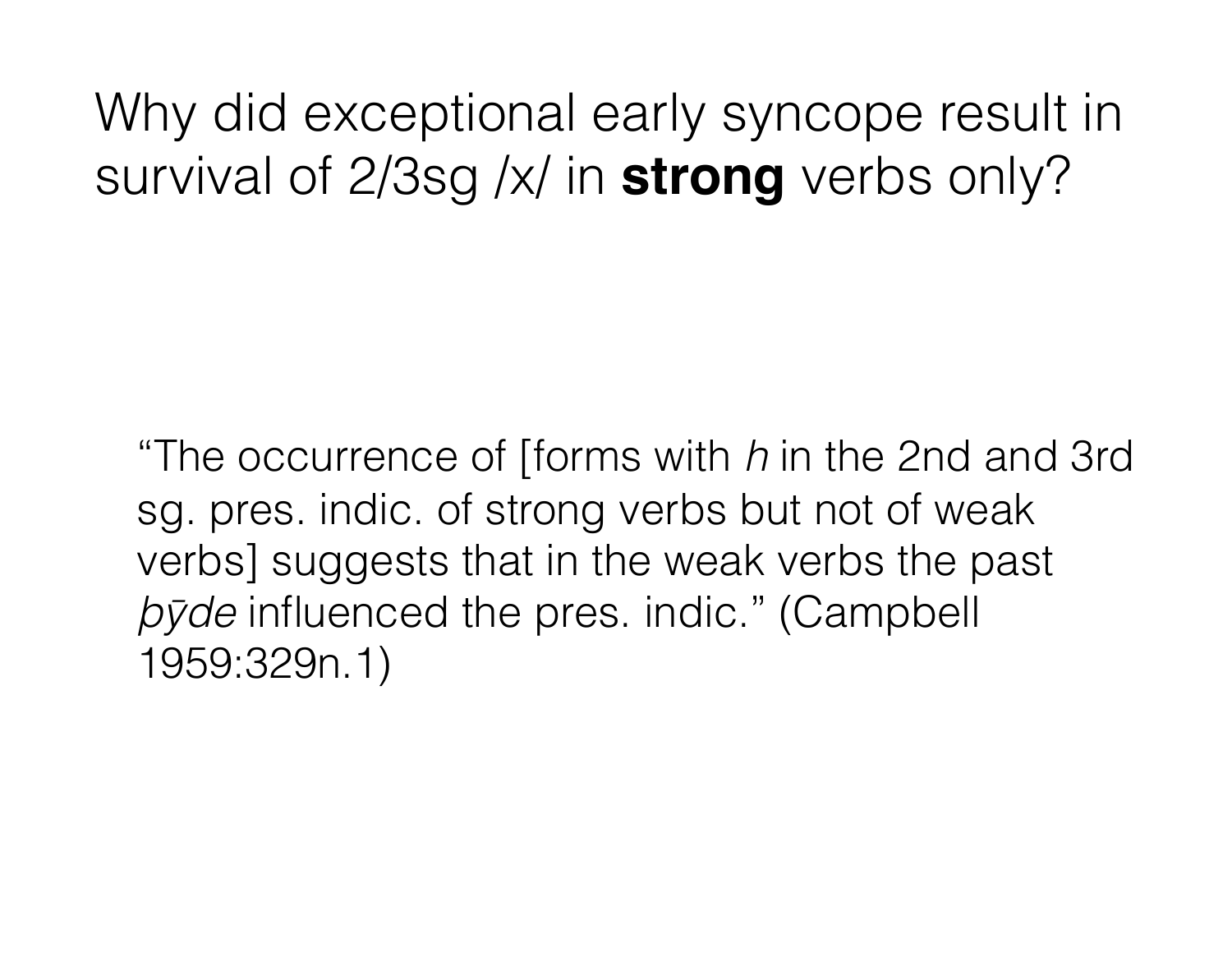## Problem with Campbell's account

It would necessarily push the date of exceptional early syncope in the 2/3sg pres. indic. of **light** stem verbs – like *s*ē*on* and other contracted verbs of strong classes V, VI, and VII – back before medialsyllable syncope in the past tense of **heavy** stem class-I weak verbs – otherwise the past tense of þȳ*n* would be þȳ*hte*, not þȳ*(w)de* (and would thus not be a possible analogical source for pres. indic. forms without /x/.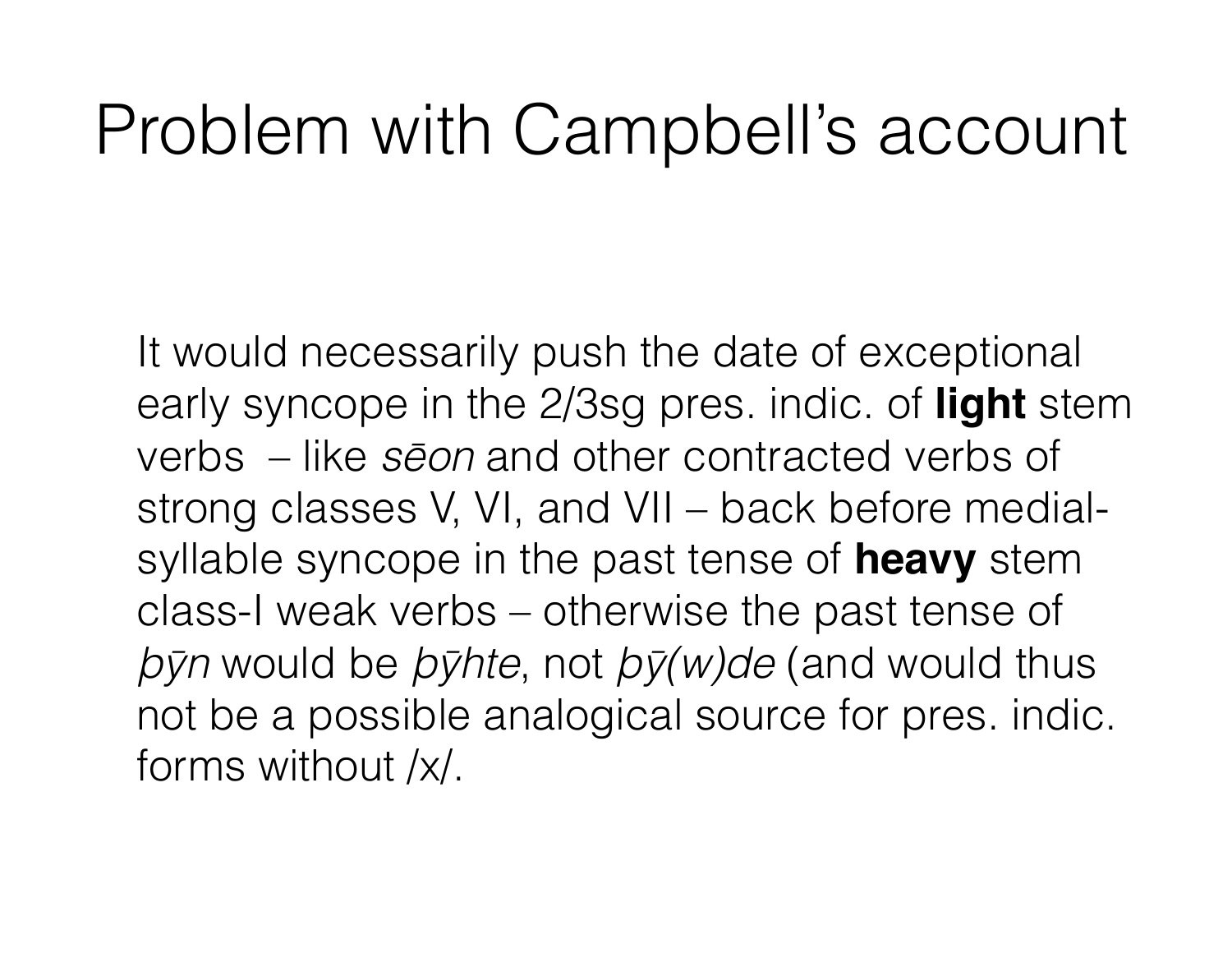Positing exceptional early syncope in **strong** verbs only

"the strong pres. 3 sg. inflection is historically *\*-i*þ, whereas the weak inflection after heavy stems (and all the relevant weak verbs have heavy stems) is *\**‑īþ < *\**‑*ij*‑*i*þ, under Sievers' law" (Fulk 2010, abstract)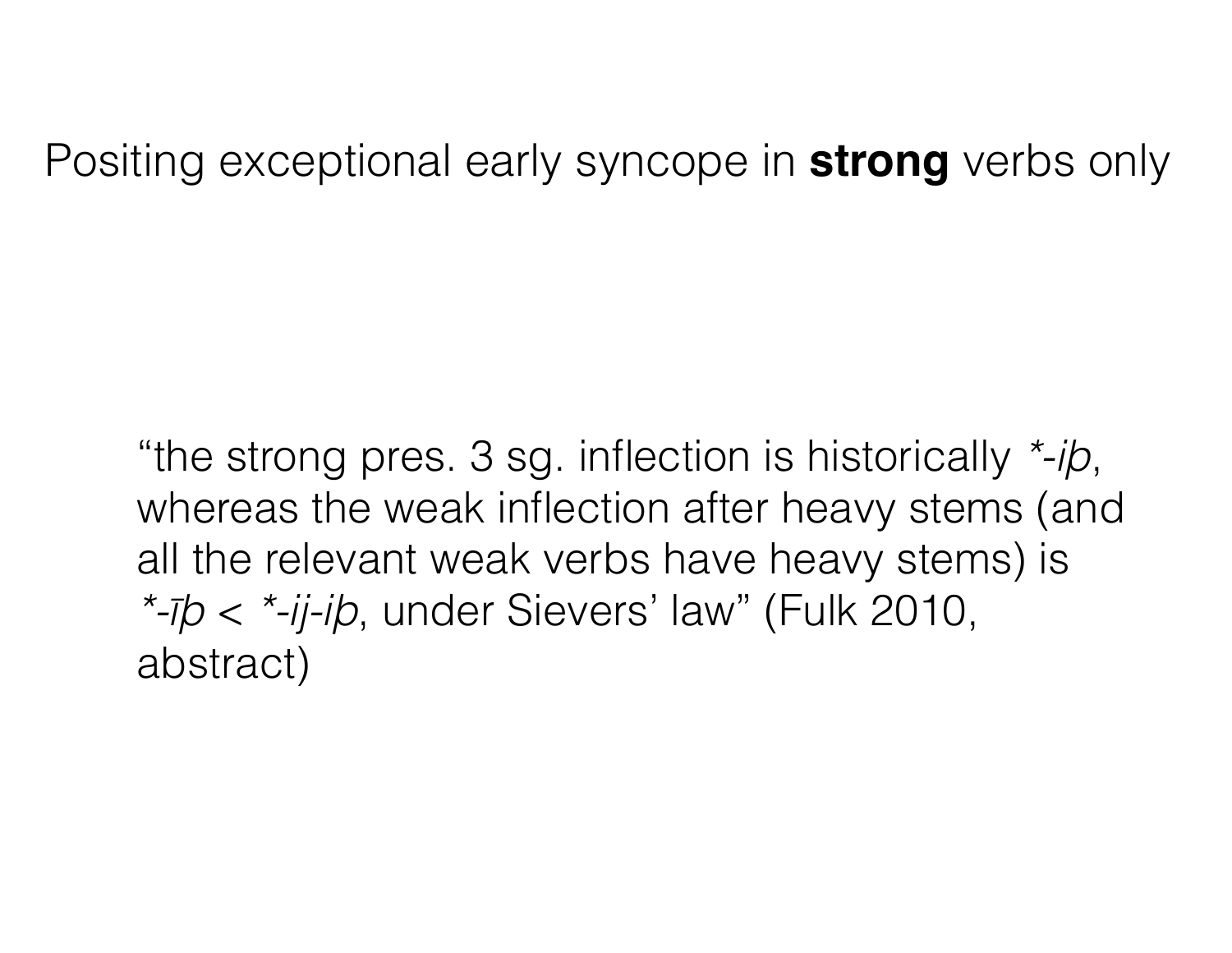# Problems with Fulk's account

- 1. There is no independent evidence for survival of long iː reflexes from Sievers' Law anywhere in West Germanic.
- 2. The account would seem to predict no OE syncope in the 2/3sg present indicative of **heavy**-stem class-I weak verbs, or at least less syncope in heavy-stem than in light-stem verbs.
	- (Cf. Hedberg (1945:296): "syncope is as common among [the short-stemmed verbs] as among the long-stemmed verbs.")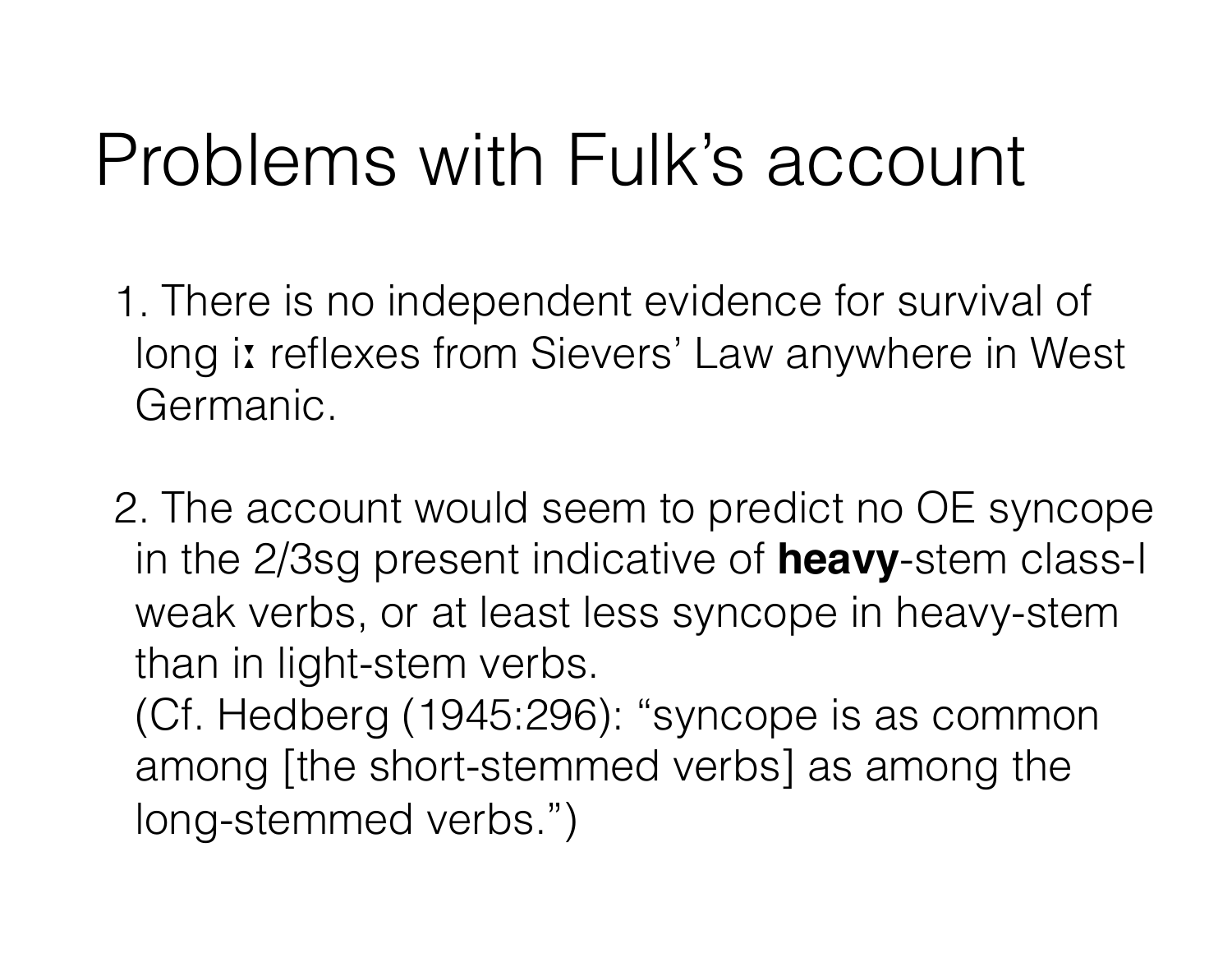## Is syncope more common in strong verbs than in class-I weak verbs in WS?

"There are in W-S more unsyncopated forms of 2nd and 3rd sg. pres. indic. in the weak than in the strong verb. These are especially frequent after liquids and nasals." (Campbell 1959:323)

"The dialect distribution of syncopated forms of the pres.ind.2&3sg. [of class-I weak verbs], and the variant inflexions encountered, are like those for strong verbs [...]. Thus, generally, there is regular syncope after heavy stems in Ælfrician WS and lKt, usual non-syncope in Angl, and a mixture of forms in EWS and in anonymous LWS texts." (Hogg 1992:264)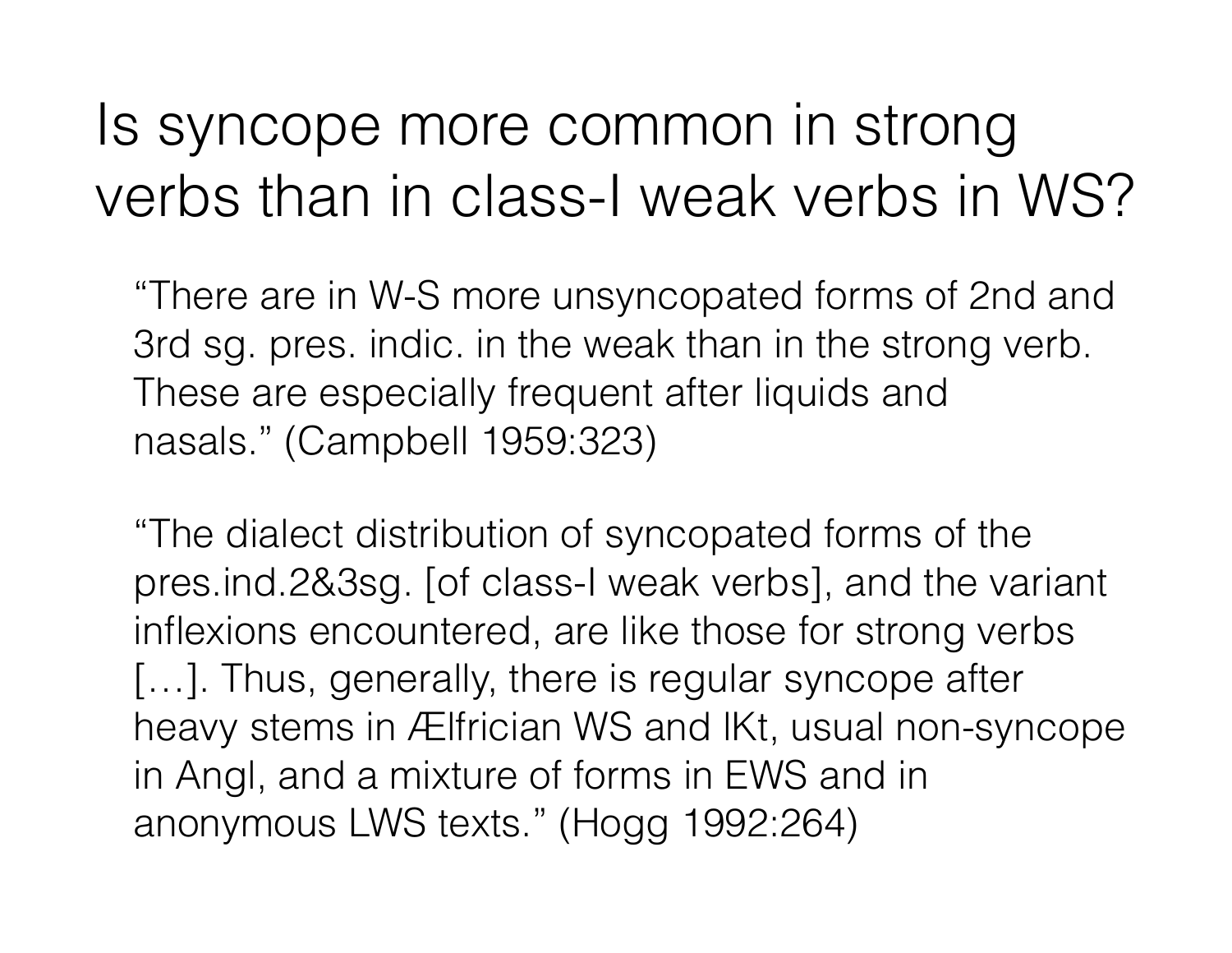# Part III: What about analogy?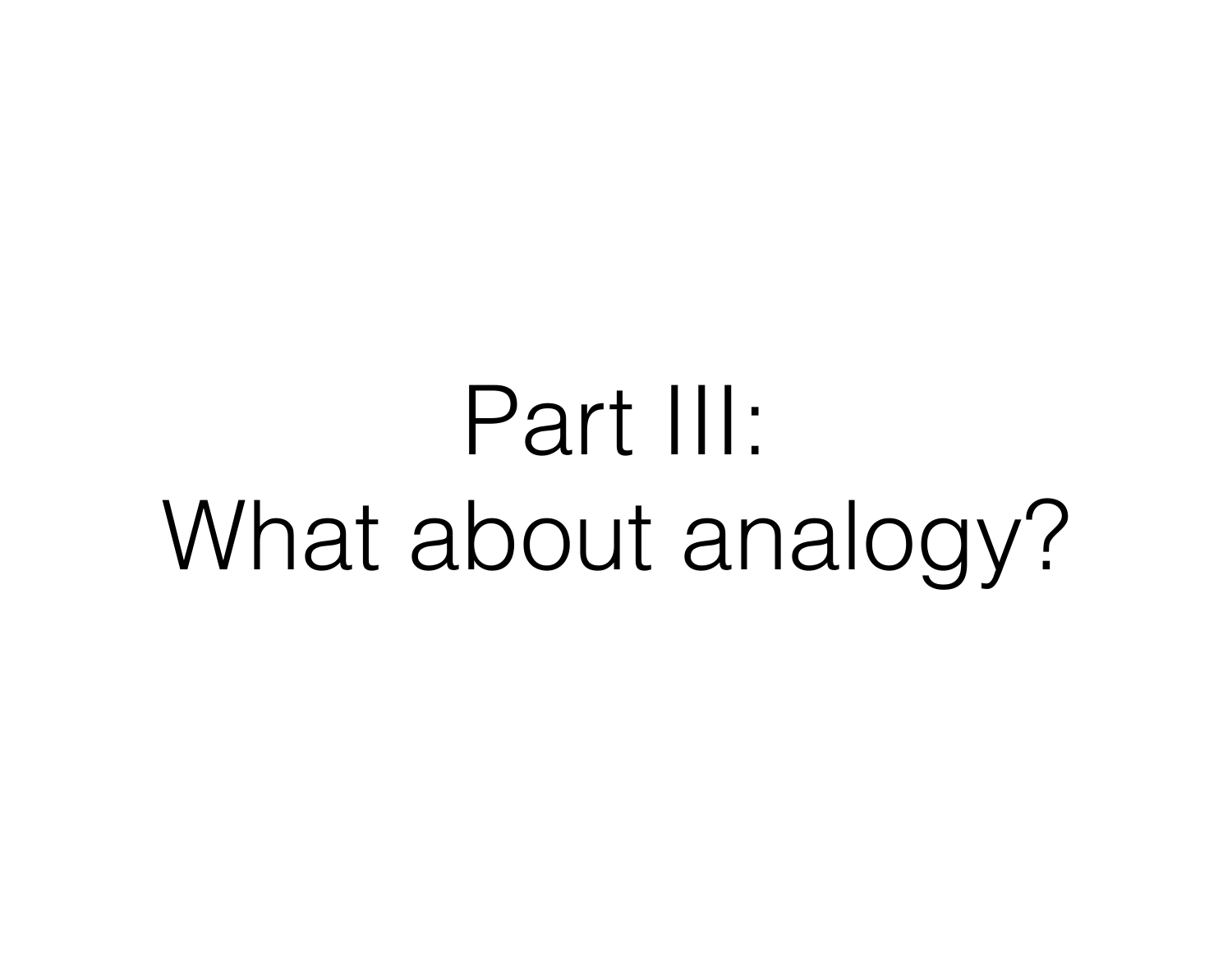#### **Analogical restoration** of <h> (/x/) in the WS 2/3sg ...

…entails the following chronological order of the relevant sound changes:

1.lenition/loss/contraction

2. syncope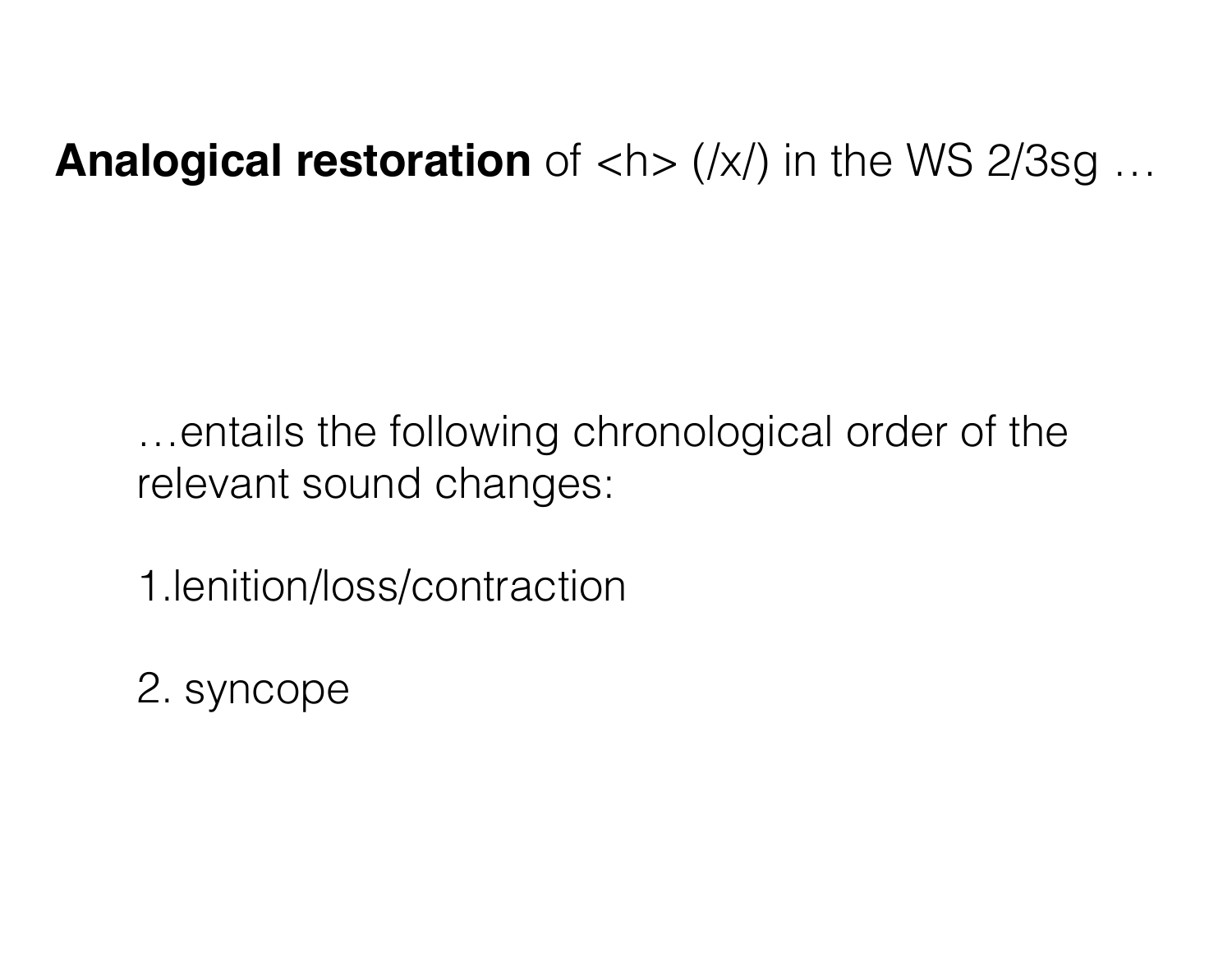## Hypothesized analogical development

| sēon 'see'     | <b>Prehistoric West</b><br><b>Saxon (pre-</b><br>syncope | <b>Attested Early</b><br><b>West Saxon</b><br>(post-syncope) |
|----------------|----------------------------------------------------------|--------------------------------------------------------------|
| <b>IND 1SG</b> | <b>S</b> eo                                              | <b>sēo</b>                                                   |
| 2sg            | *siest $\rightarrow$                                     | siehst                                                       |
| 3SG            | $*$ sīeð $\rightarrow$                                   | <b>siehð</b>                                                 |
| <b>PL</b>      | <b>SēOÕ</b>                                              | <b>SēOÕ</b>                                                  |
| <b>SBJV SG</b> | <b>sēo</b>                                               | <b>sēo</b>                                                   |
| <b>SBJV PL</b> | sēon                                                     | sēon                                                         |
| <b>IMP SG</b>  | seoh                                                     | seoh                                                         |
| 1/3SG PST IND  | seah                                                     | seah                                                         |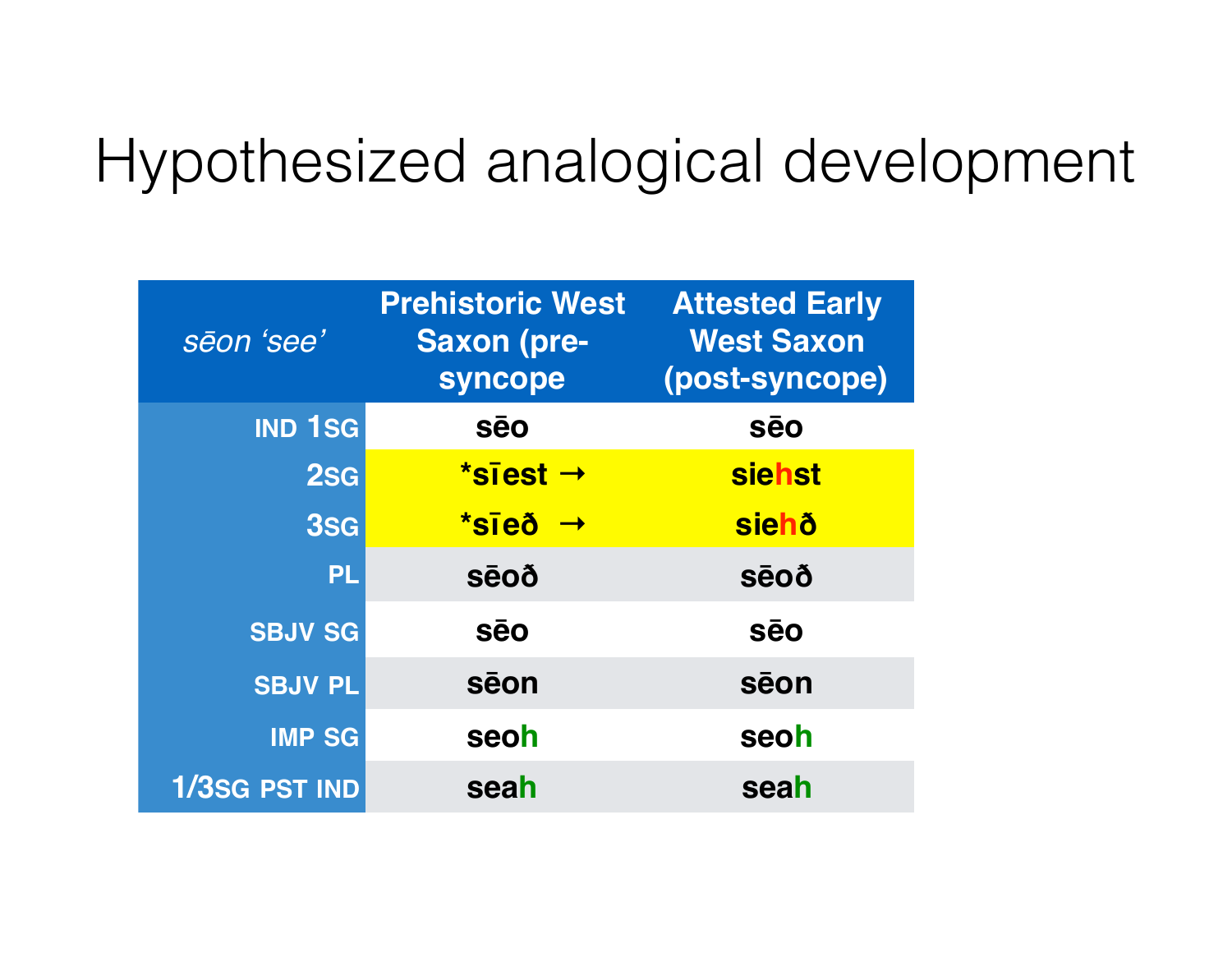[...] in WS, also Kt, in the 2nd, 3rd sg.pr.ind. of contracted strong verbs, such as […] *s*ē*on* 'see', [...] /x/ would be expected to lenite and then disappear, thus: *\*siuxist* > *\*siexist* > *\* s*ī*e-ist* > *\*s*ī*est* > LWS *\*\*s*ī*st*, similarly LWS *\*\*s*īð. But the usual LWS forms are of the type *sihst*, *syhst* 'thou seeest'. **It seems most probable that /x/ has been analogically restored** on the model of the pret.sg. *seah* 'he saw'. (Hogg 1992:274, emphasis added)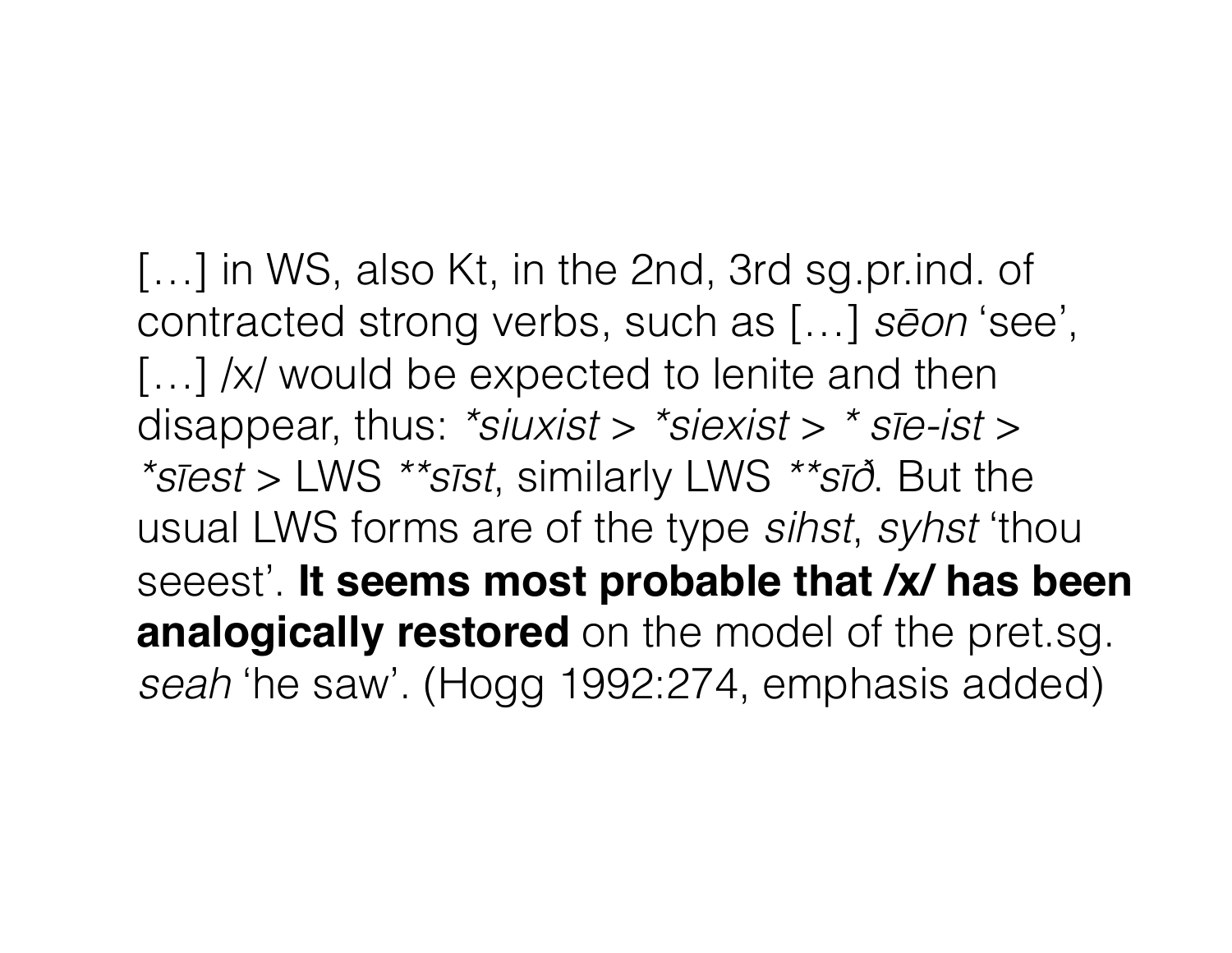## Part IIIA: A parallel analogical change in late Middle High German?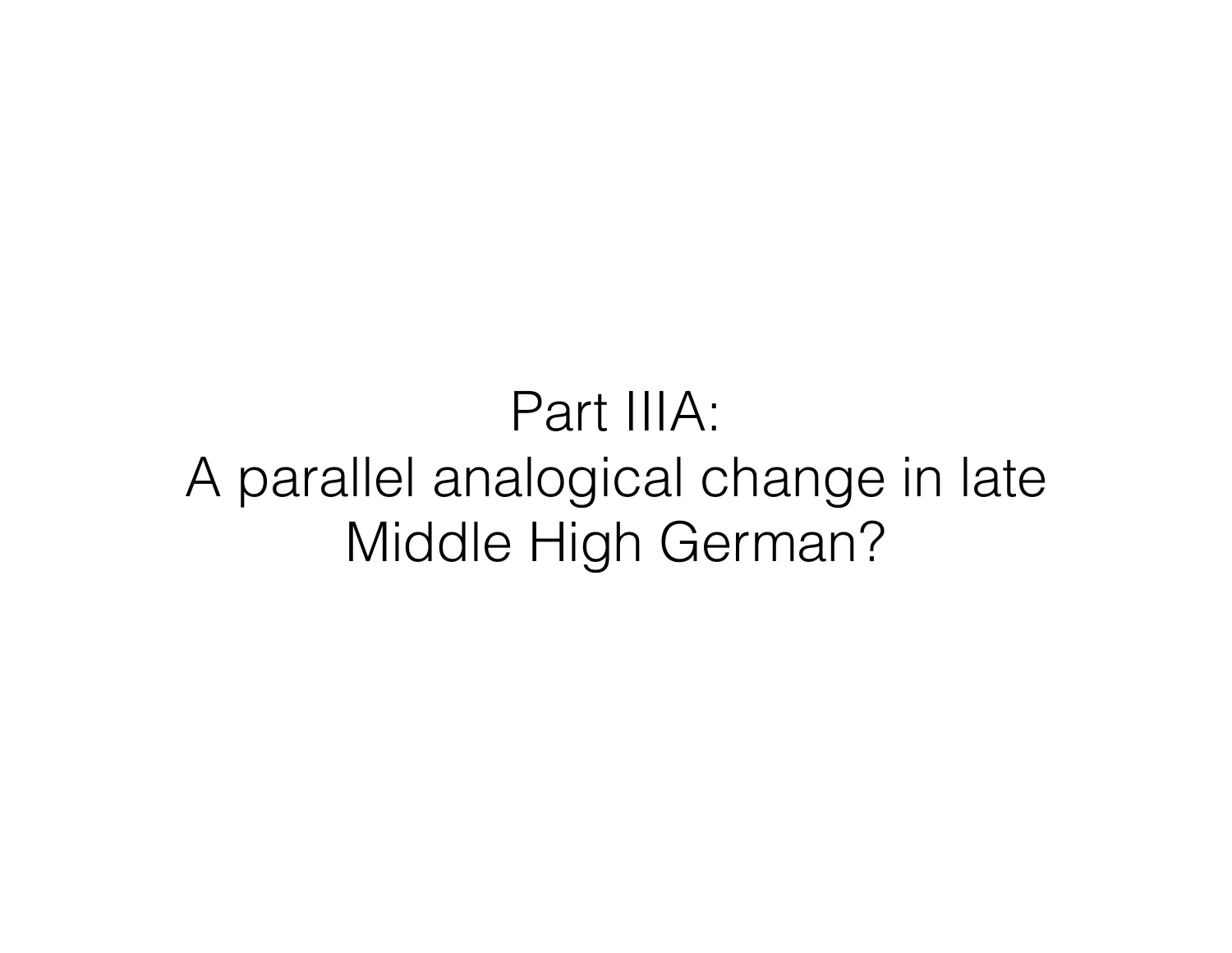"Wenn im Spätmittelhochdeutschen nach Abwerfung des auslautenden *e* aus *zæhe*, *geschæhe*, *hœhe*, etc. *zæch*, *geschæch*, *hœch* entsteht, so liegt wohl schwerlich ein lautlicher Übergang des *h* in *ch* vor; die Formen haben sich vielmehr der Analogie des bereits vorher bestehenden Wechsels *hôch* — *hôhes*, *geschehen* — *geschach* etc. gefügt. Ebenso wird es sich verhalten bei *sicht*, *geschicht* […] aus *sihet*, *geschihet*." (Paul 1920:120)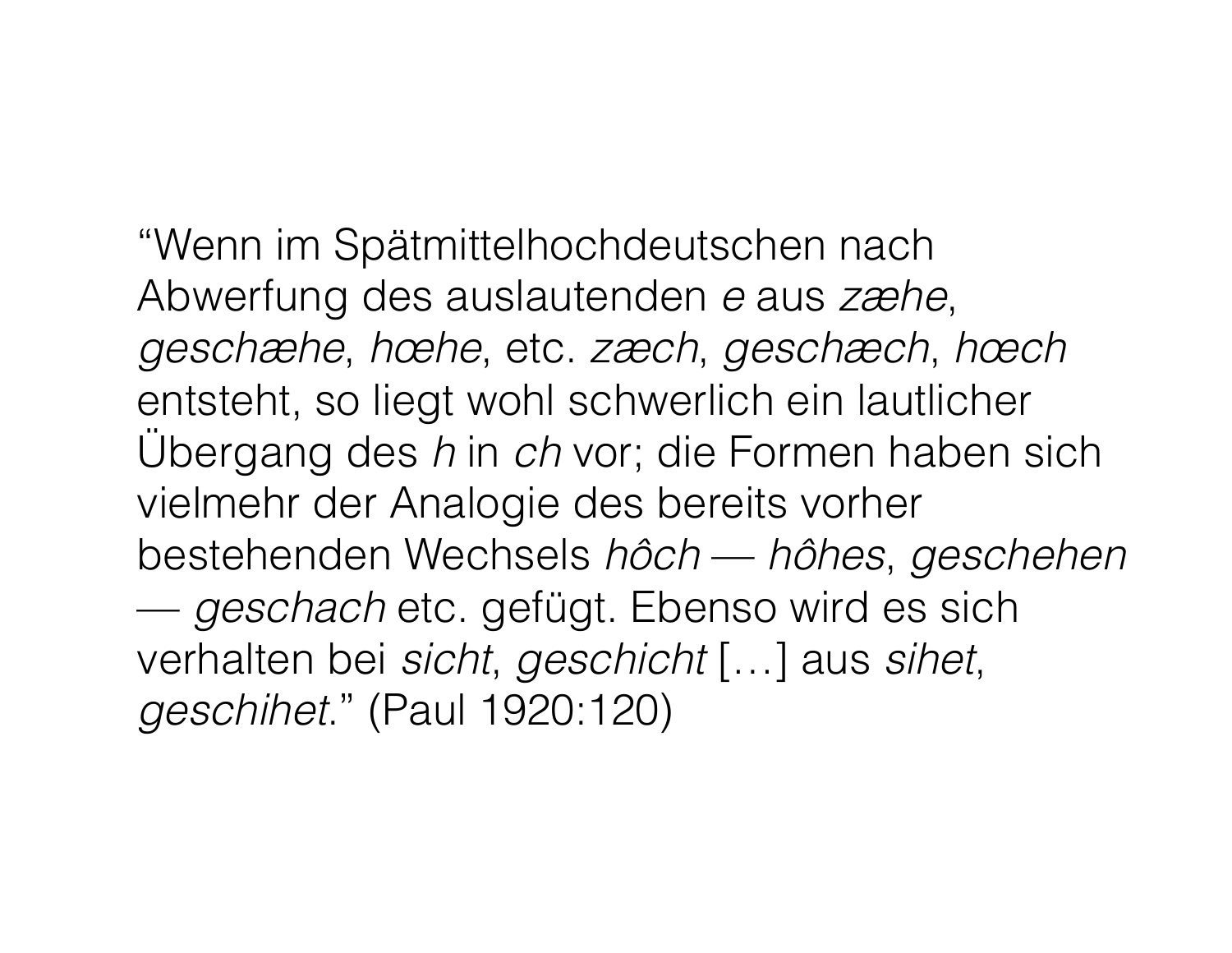"Eine andere Art von Proportionengleichungen beruht auf dem Lautwechsel, […]. Die Bedeutung der formalen Elemente bleibt dabei ganz aus dem Spiel. Der Lautwechsel muss […] sich in Fällen zeigen, die hinsichtlich des Funktionsverhältnisses nicht mit einander zu tun haben, und sich dadurch als unabhängig von der Bedeutung erweisen." (Paul 1920:108)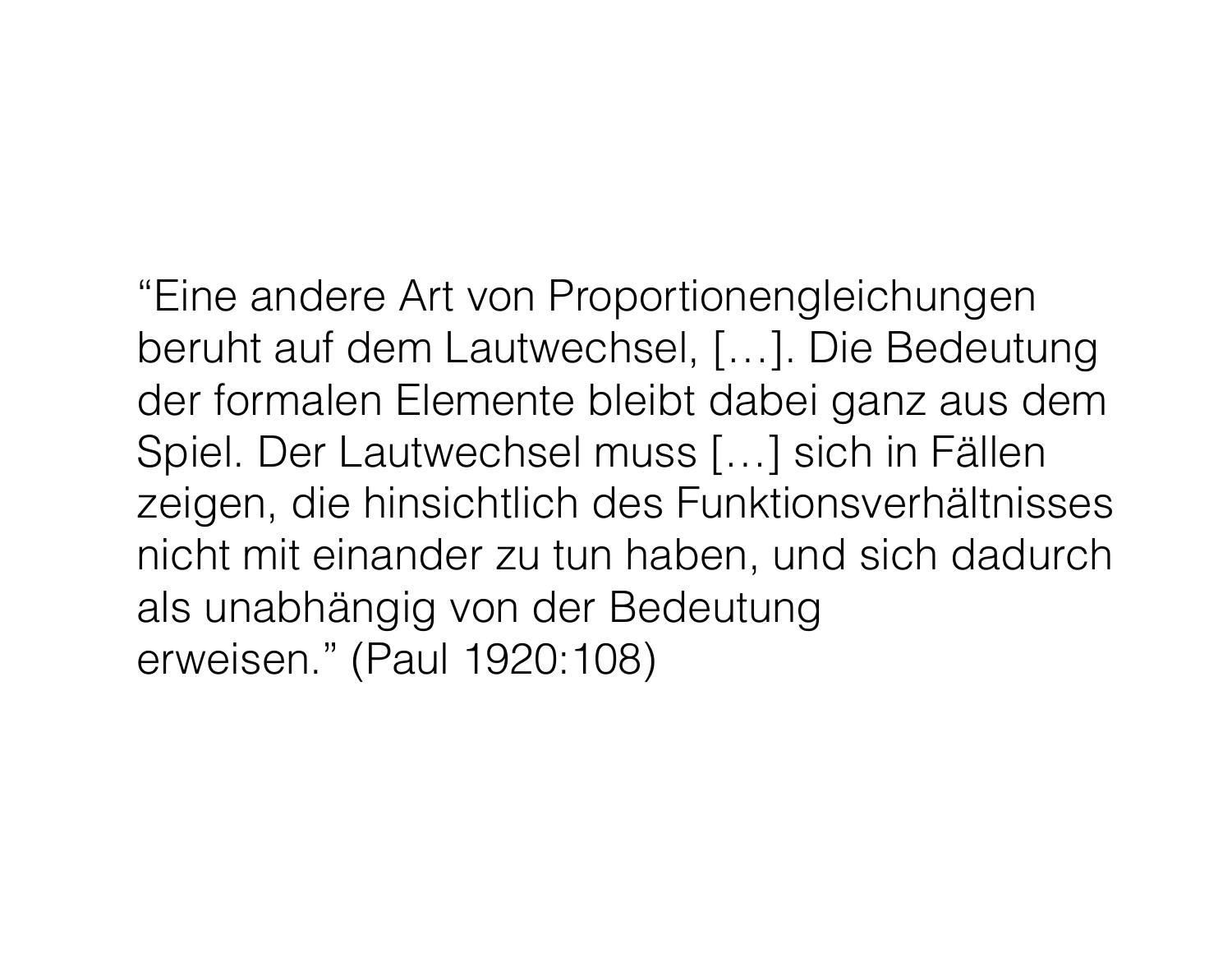"im Mhd. [ist] es eine durchgreifende Regel […], dass einem *h* im Silbenanlaut in der Stellung nach dem Sonanten der Silbe der Laut unseres *ch* entspricht, also *rûher* — *rûch*, *sehen* — *sach* […] (*sichst*, *sicht*)." (Paul 1920:118)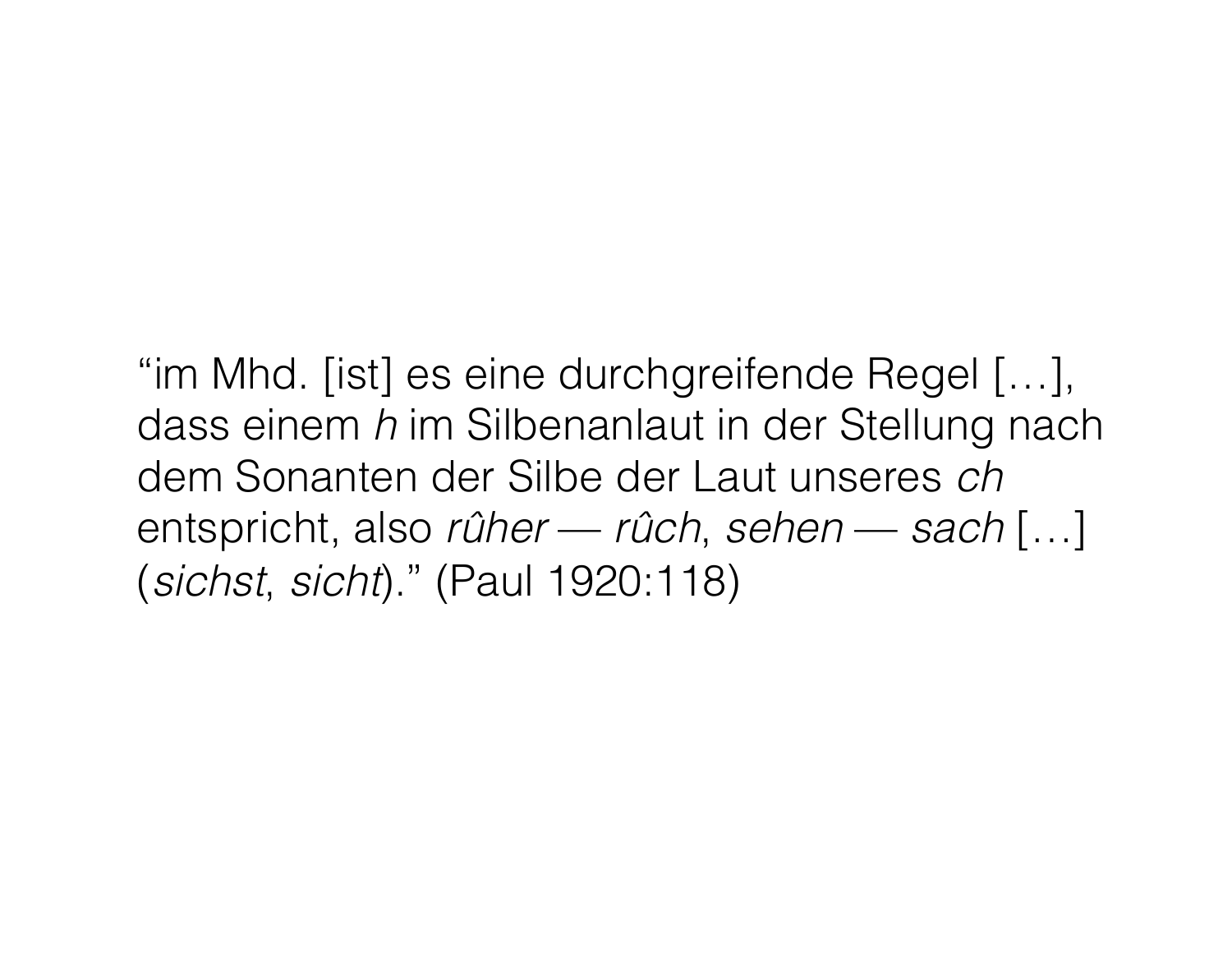Part IIIB: Regularity in disguise: The OE /x/–∅ alternation in noun, adjective, and verb inflection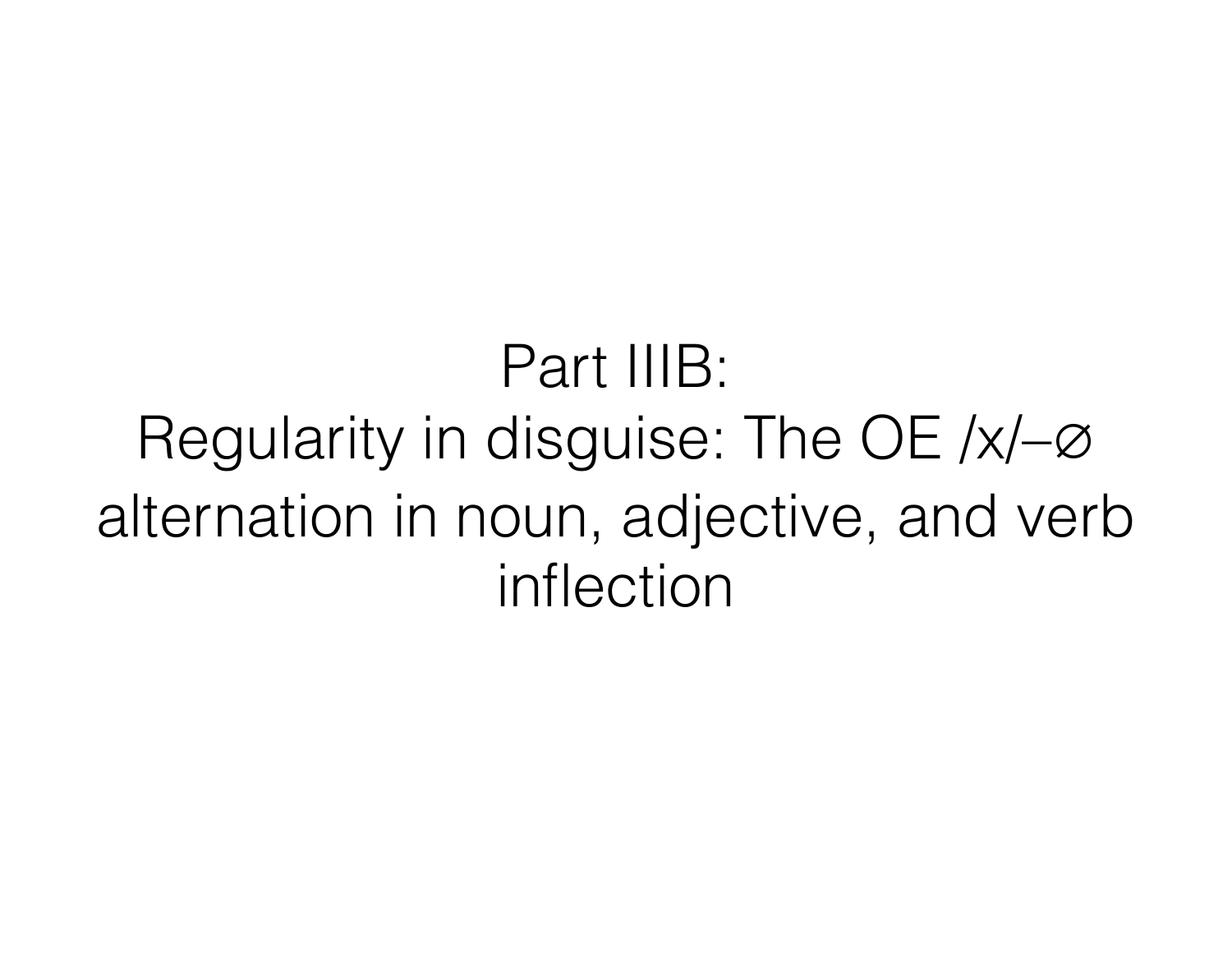# *a*-stem masculine nouns

|                         | stān 'stone'  | scoh 'shoe' |
|-------------------------|---------------|-------------|
| <b>SGN</b>              | stān          | sċōh        |
| $\mathbf{A}$            | stān          | scōh        |
| G                       | <b>stānes</b> | <b>SCOS</b> |
| D                       | stāne         | <b>sco</b>  |
| PL N                    | <b>stānas</b> | <b>SCOS</b> |
| $\overline{\mathsf{A}}$ | <b>stānas</b> | <b>SCOS</b> |
| G                       | stāna         | [sċōna]     |
| D                       | stānum        | sċōm        |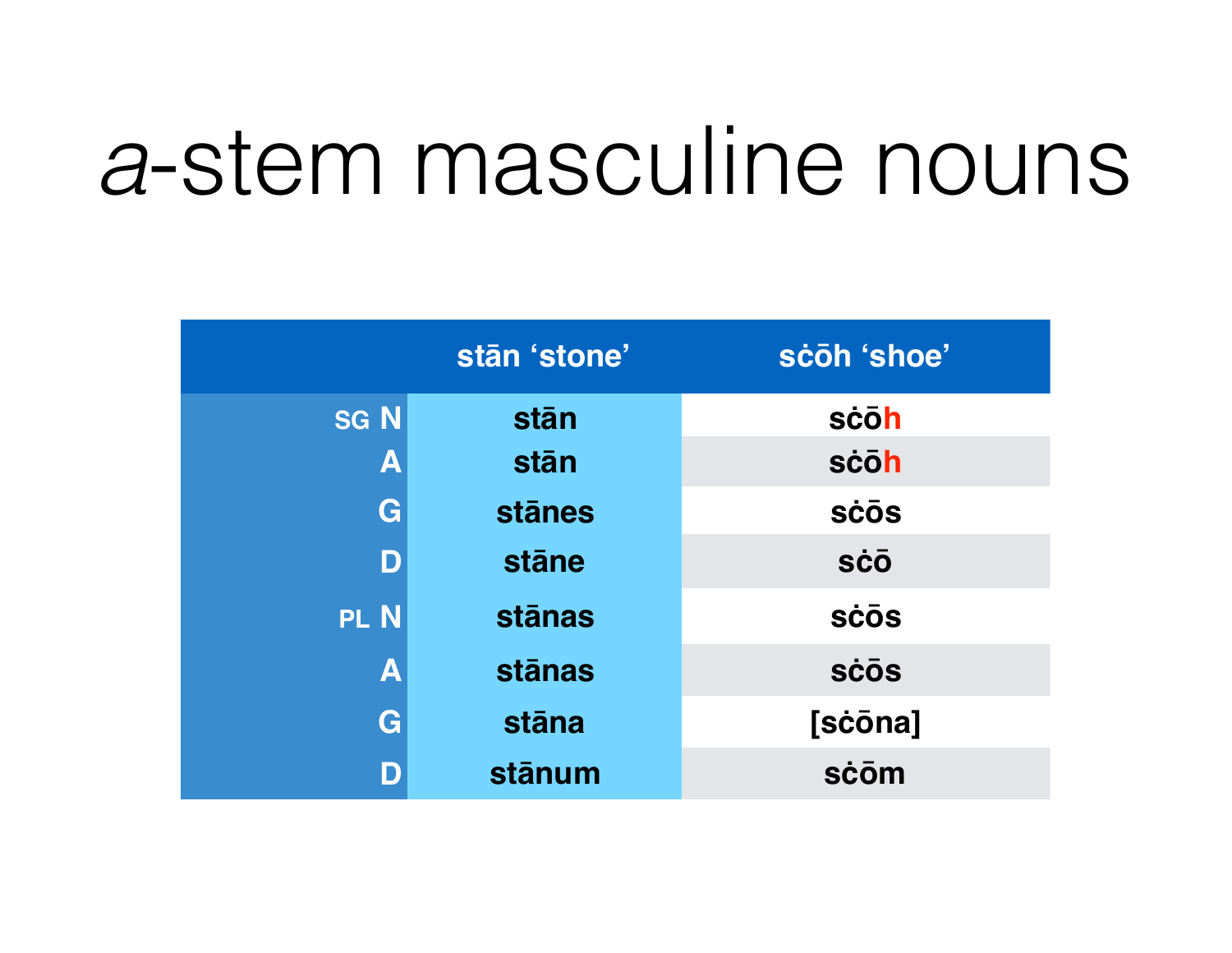# Root-stem feminine nouns

|                           | bōc 'book' | furh 'furrow' | prūh 'trough'      |
|---------------------------|------------|---------------|--------------------|
| <b>SGN</b>                | bōc        | furh          | <b>prūh</b>        |
| $\boldsymbol{\mathsf{A}}$ | <b>boc</b> |               |                    |
| G                         | <b>bēċ</b> | fyrh/[fūre]   | <b>pryh</b>        |
| D                         | bēc        | fyrh          | pryh               |
| PL N                      | <b>bēċ</b> |               |                    |
| $\overline{\mathsf{A}}$   | bēċ        | [fūra]        | [[wlōēh]] 'fringe' |
| G                         | bōca       | fūra          |                    |
| D                         | bōcum      | fūrum         | þrūm               |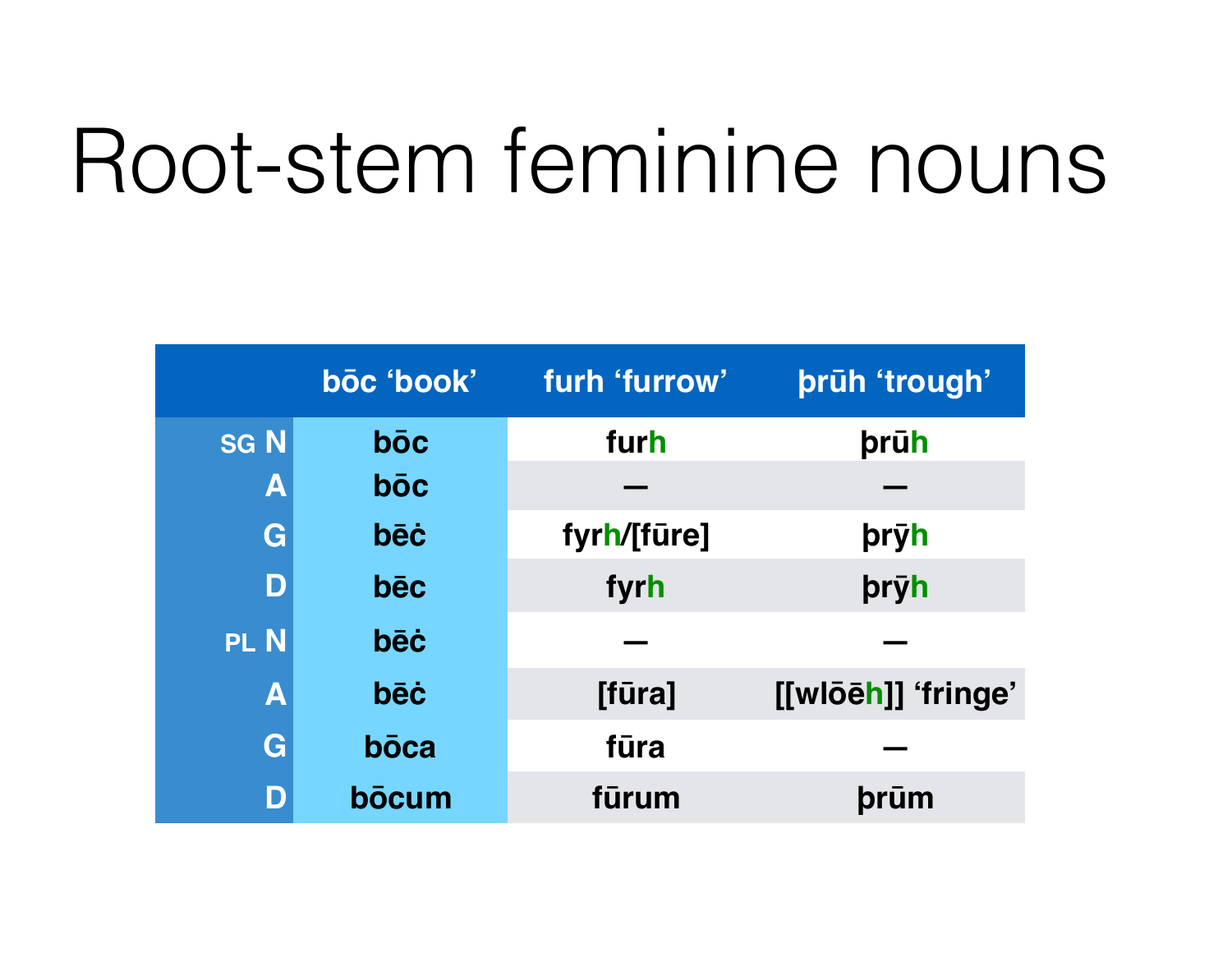# Strong adjectives

| 'high'         | <b>M</b> | $  ($ 'good') $ $ | F     |         | N        |       |
|----------------|----------|-------------------|-------|---------|----------|-------|
| <b>SGN</b>     | hēah     | til               | hēa   | tilu    | hēah     | til   |
| $ \mathbf{A} $ | hēane    | tilne             | hēa   | tile    | hēah     | til   |
| G              | hēas     | tiles             | heare | tilre   | hēas     | tiles |
| D              | hēam     | tilum             | hēare | tilre   | hēam     | tilum |
|                | hēa      | tile              |       |         | hēa      | tile  |
| <b>PLN</b>     | hēa      | tile              | hēa   | tile/-a | hēa/hēah | tilu  |
| A              | hēa      | tile              | hēa   | tile/-a | hēa/hēah | tilu  |
| G              | hēara    | tilra             | hēara | tilra   | hēara    | tilra |
| D              | hēam     | tilum             | hēam  | tilum   | hēam     | tilum |

Note: Root-final *h* is lost in all **weak** adjective forms.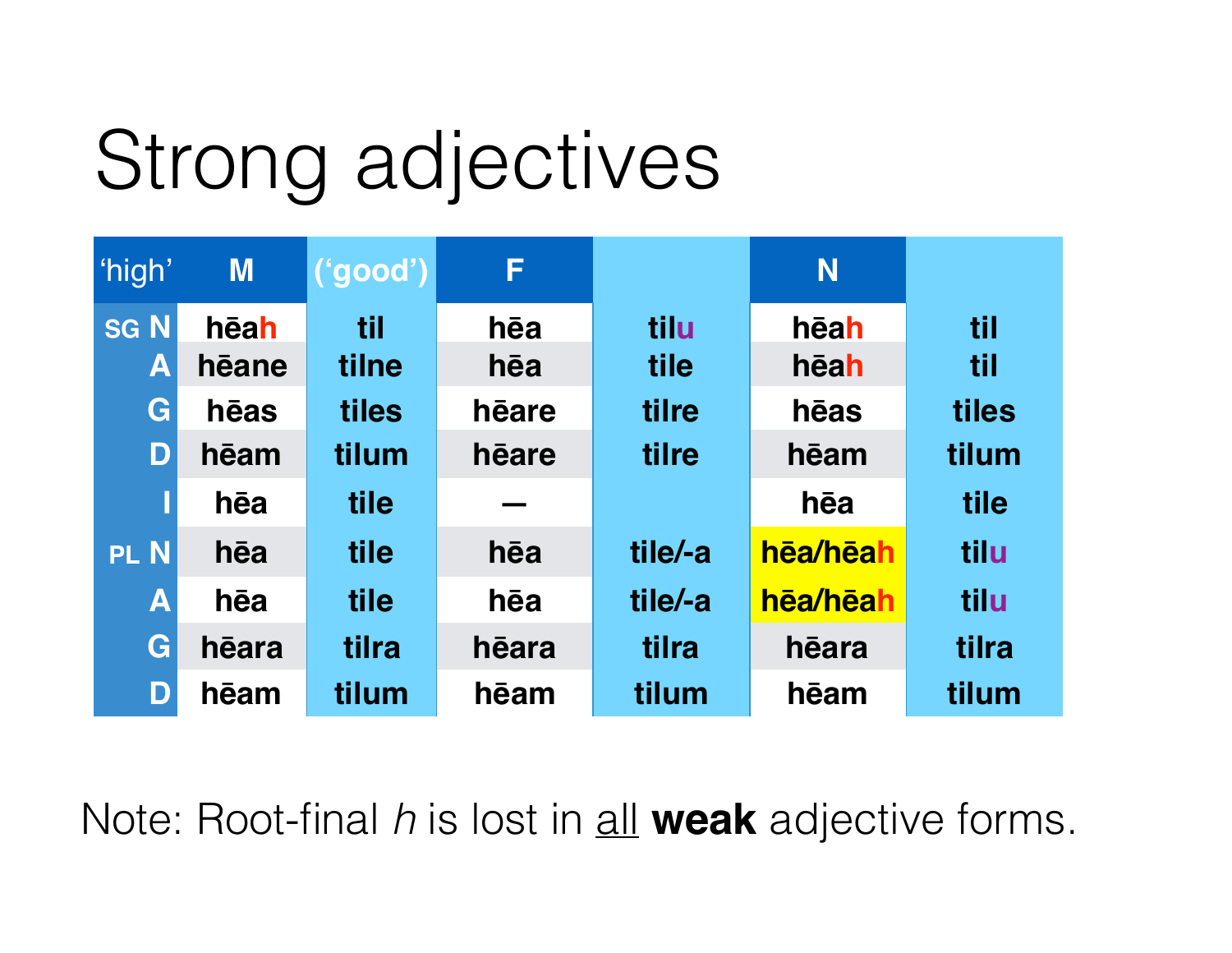## "Normal" vs. contracted strong verbs

| <b>Early West</b><br>Saxon | weorpan 'throw' | sēon        |  |
|----------------------------|-----------------|-------------|--|
| <b>IND 1SG</b>             | weorpe          | <b>sēo</b>  |  |
| 2sg                        | wierpst         | siehst      |  |
| 3sG                        | wierpb          | siehð       |  |
| <b>PL</b>                  | weorpap         | <b>sēoð</b> |  |
| <b>SBJV SG</b>             | weorpe          | <b>Sēo</b>  |  |
| <b>SBJV PL</b>             | weorpen         | sēon        |  |
| <b>IMP SG</b>              | weorp           | seoh        |  |
| <b>1/3SG PST IND</b>       | wearp           | seah        |  |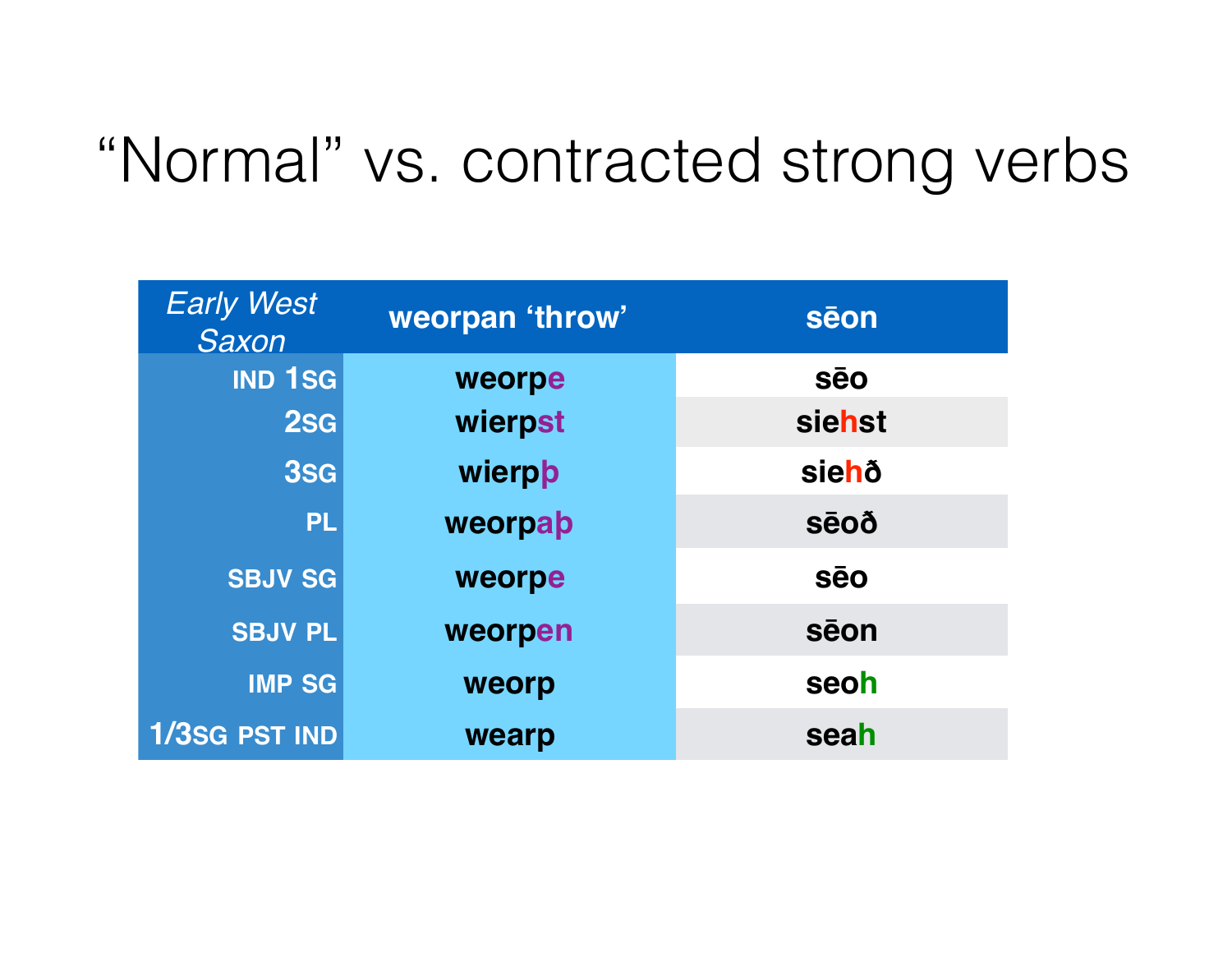# Regularity in disguise, summary (1)

Grammars and handbooks give separate paradigms for nouns, adjectives, and verbs with the *h*–∅ alternation, implying that these patterns are irregular.

On the surface, they certainly look highly irregular.

The regularity of the /x/–∅ alternation is not apparent from examining the affected paradigms in isolation.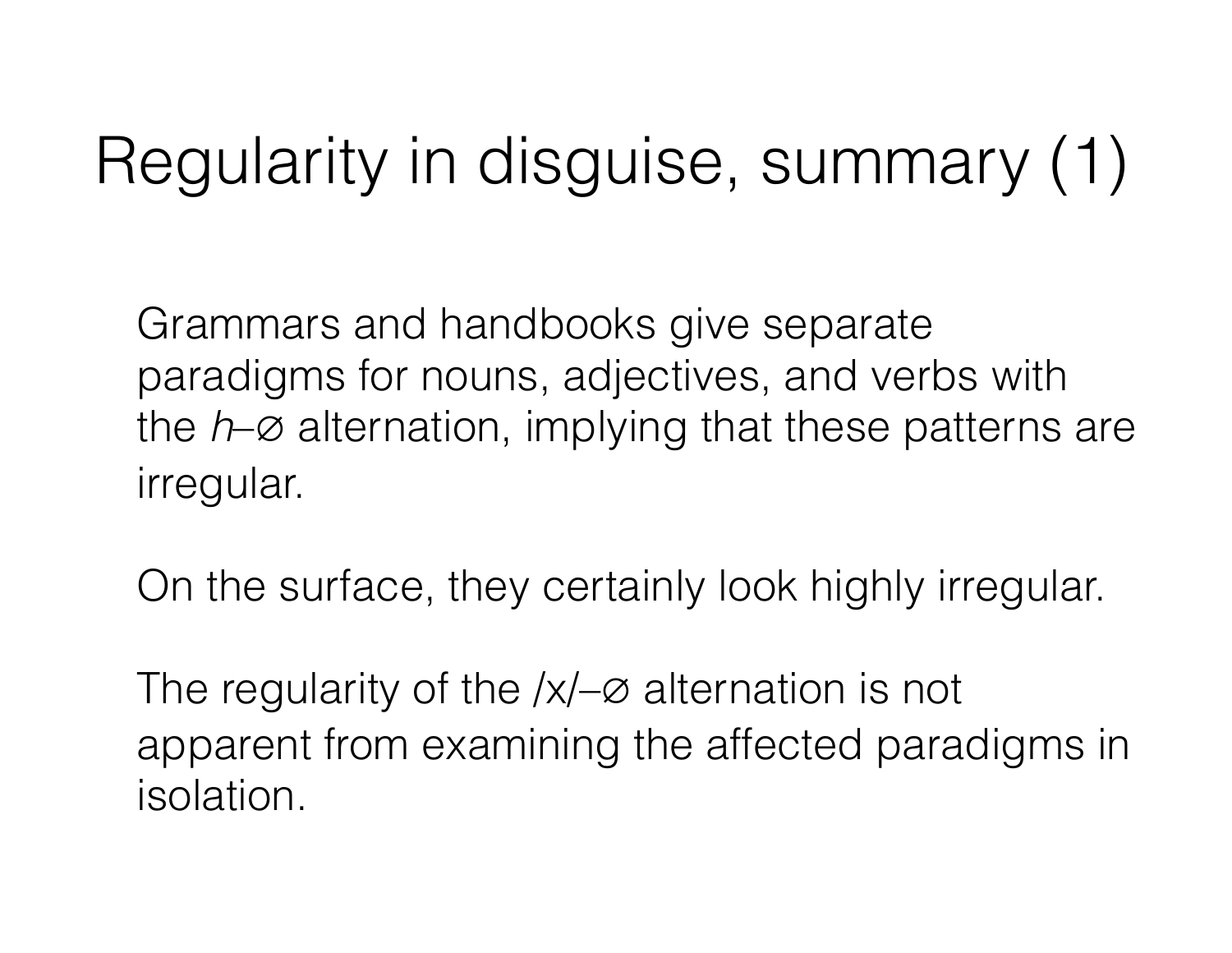# Regularity in disguise, summary (2)

But…

… all of the forms in these paradigms are 100% predictable given:

1. a known base form that retains the root-final /x/; 2. the relevant pattern of inflectional endings; 3. the rule that /x/ is deleted between sonorants (whereby the following sonorant may not be present in the resulting surface form because deletion of /x/ entails contraction of vowels in hiatus).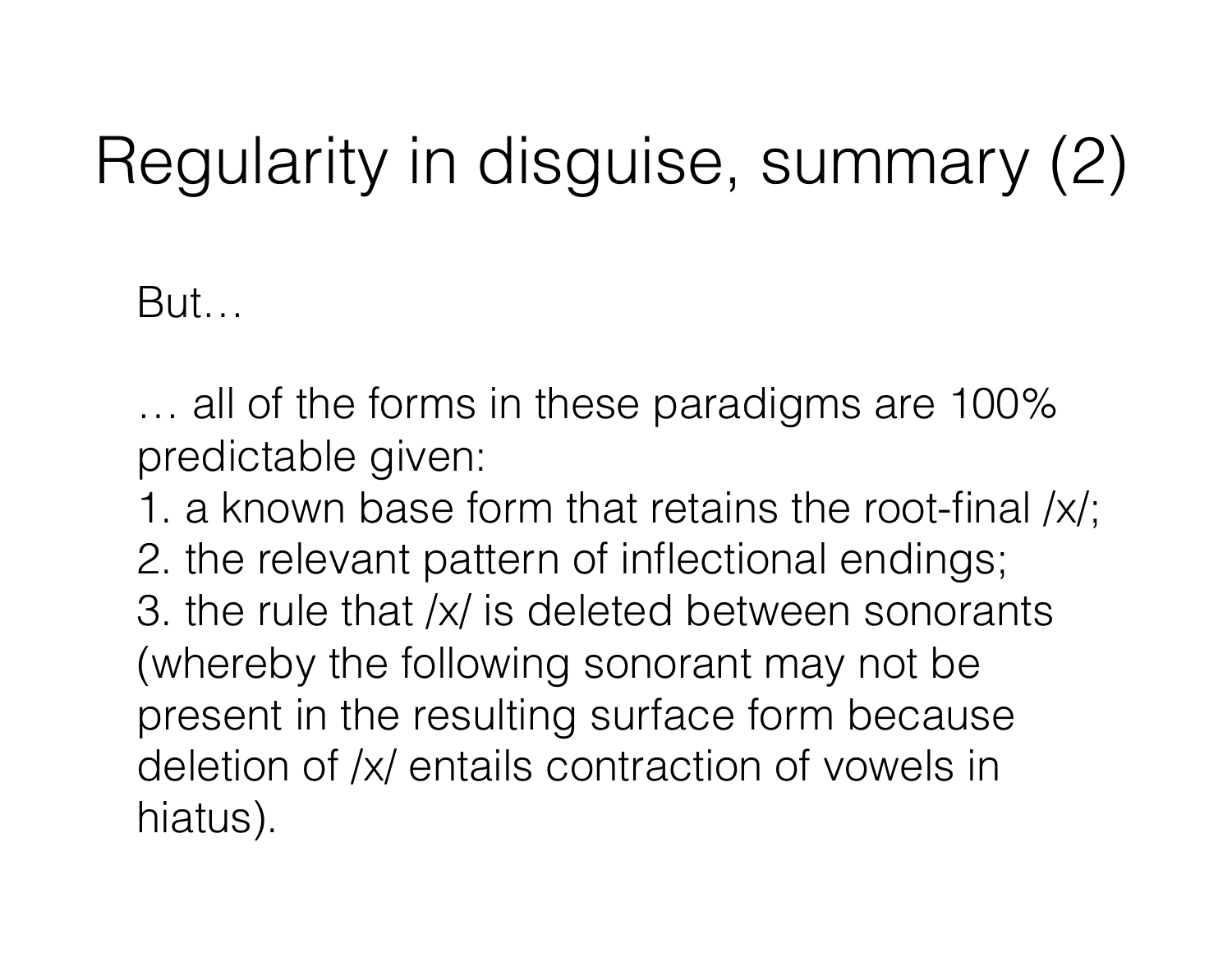## The base form in the OE verbal paradigm

- Albright's **SINGLE SURFACE BASE hypothesis**: For each lexical category in a language, learners figure out which form in the paradigm is – overall – the optimal **base** from which other forms can best be predicted by morphological and phonological rules.
	- The base must be the same for all items in a lexical category, e.g. all verbs.
- For Old English verbs, the **imperative singular** is unambiguously the optimal base. This happens to be the **one form that invariably retains root-final /x/** by regular sound change. (Two verbs, *h*ō*n* 'hang' and *f*ō*n* 'take', do not have *h* in the past indicative singular.)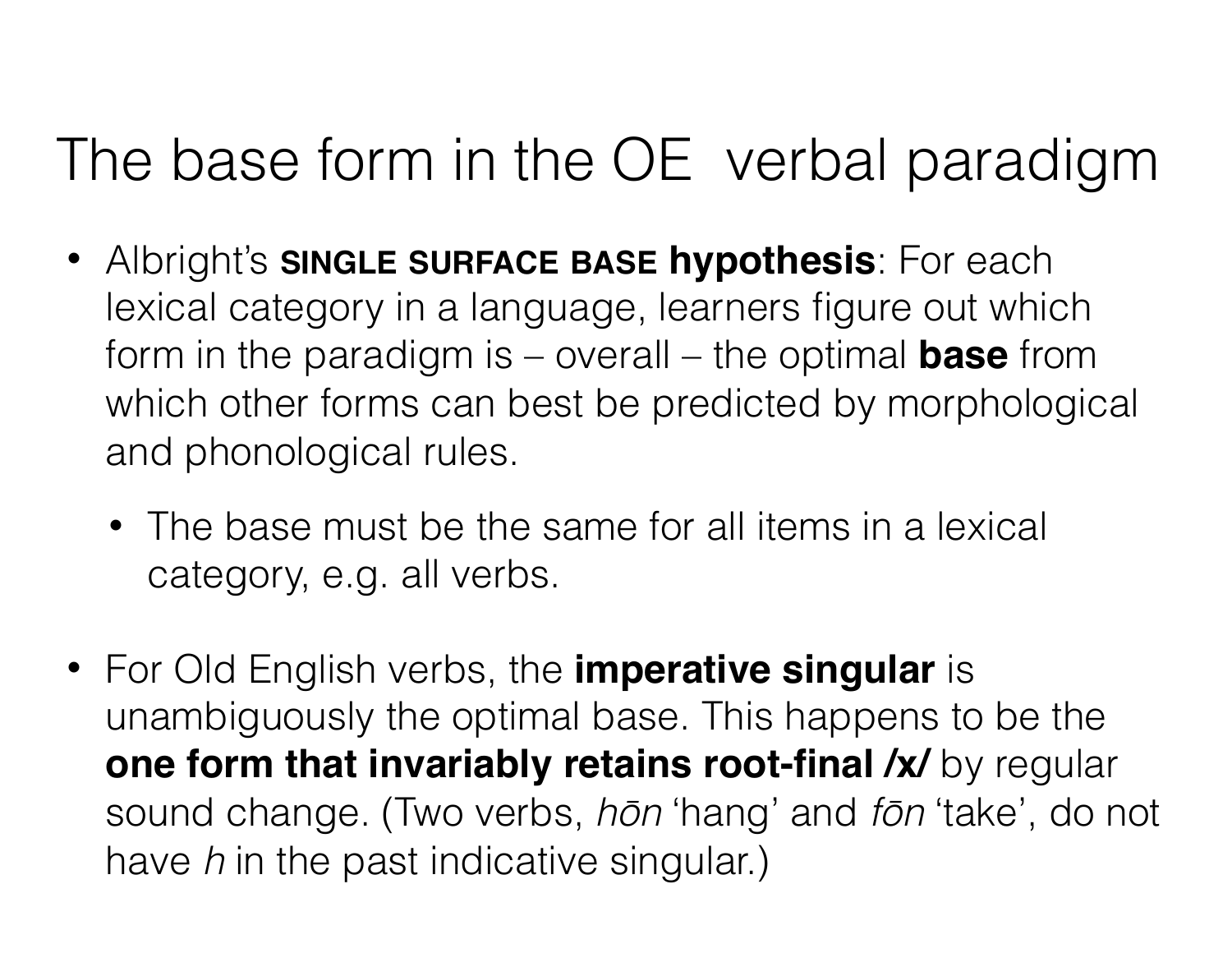### (Potential) objections to this analogical account (1)

The analogical restoration of /x/ in the 2/3sg introduces an alternation into the present indicative, which previously uniformly lacked rootfinal /x/. This would seem to be at odds with Paradigm Uniformity principles.

Responses:

- 1. This is a purely phonologically conditioned alternation; there is no evidence – from nouns, adjectives, or verbs – that it is ever sensitive to morphosyntactic categories in any way.
- 2. Stem alternations that set the 2/3sg off from the rest of the present indicative are ubiquitous (system-congruous) in OE, especially post-syncope.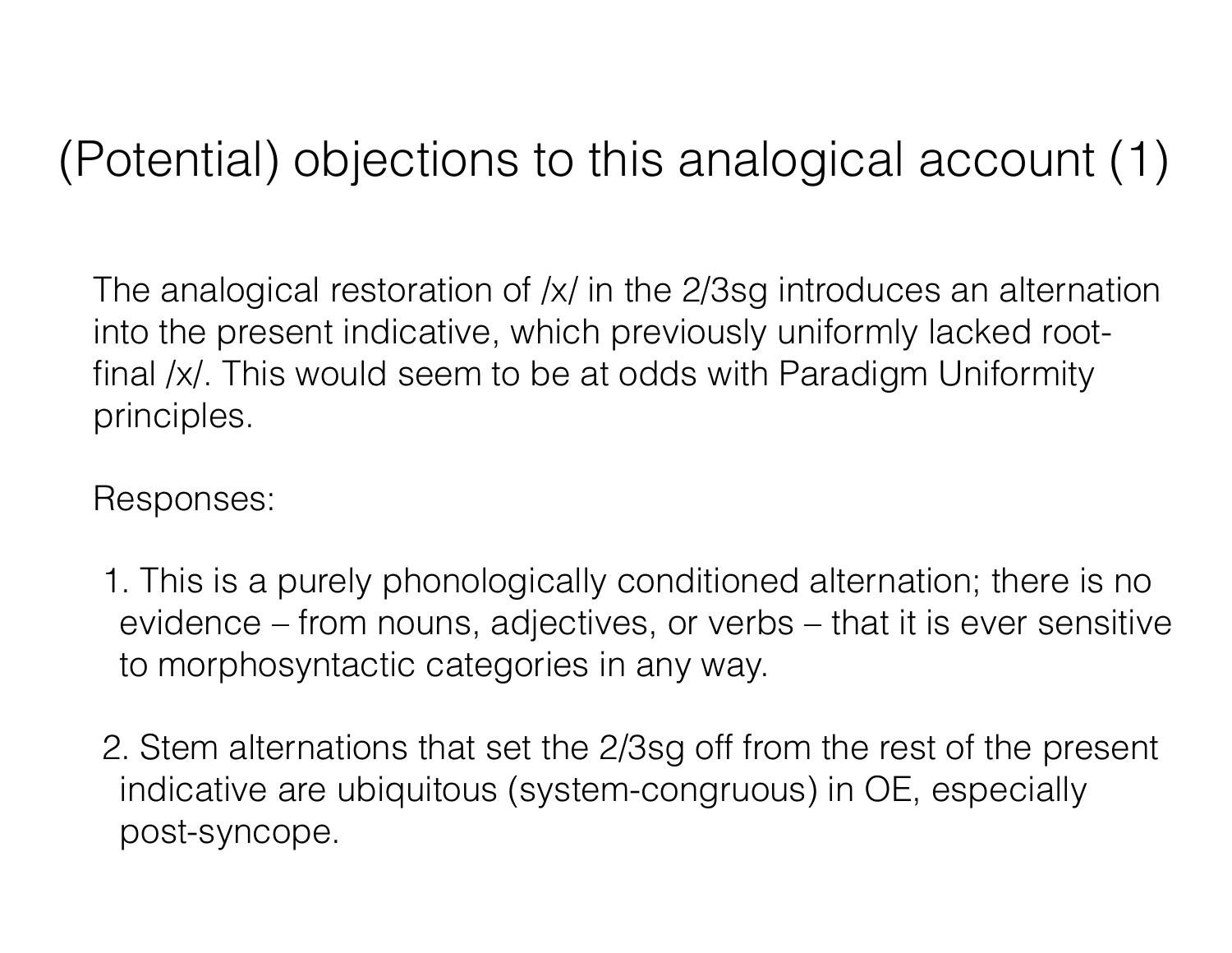#### (Potential) objections to this analogical account (2)

"Regularity in disguise" makes for an odd kind of phonologically conditioned alternation – loss of /x/ +contraction usually swallows half of its own conditioning environment, so that it's not obvious from looking at the affected forms – or even the entire paradigms that contain affected forms – why the rule has applied to them.

Response:

Yeah, maybe it's a little odd, but the evidence clearly indicates that it is productive, and purely phonologically conditioned. (Feedback especially welcome here!)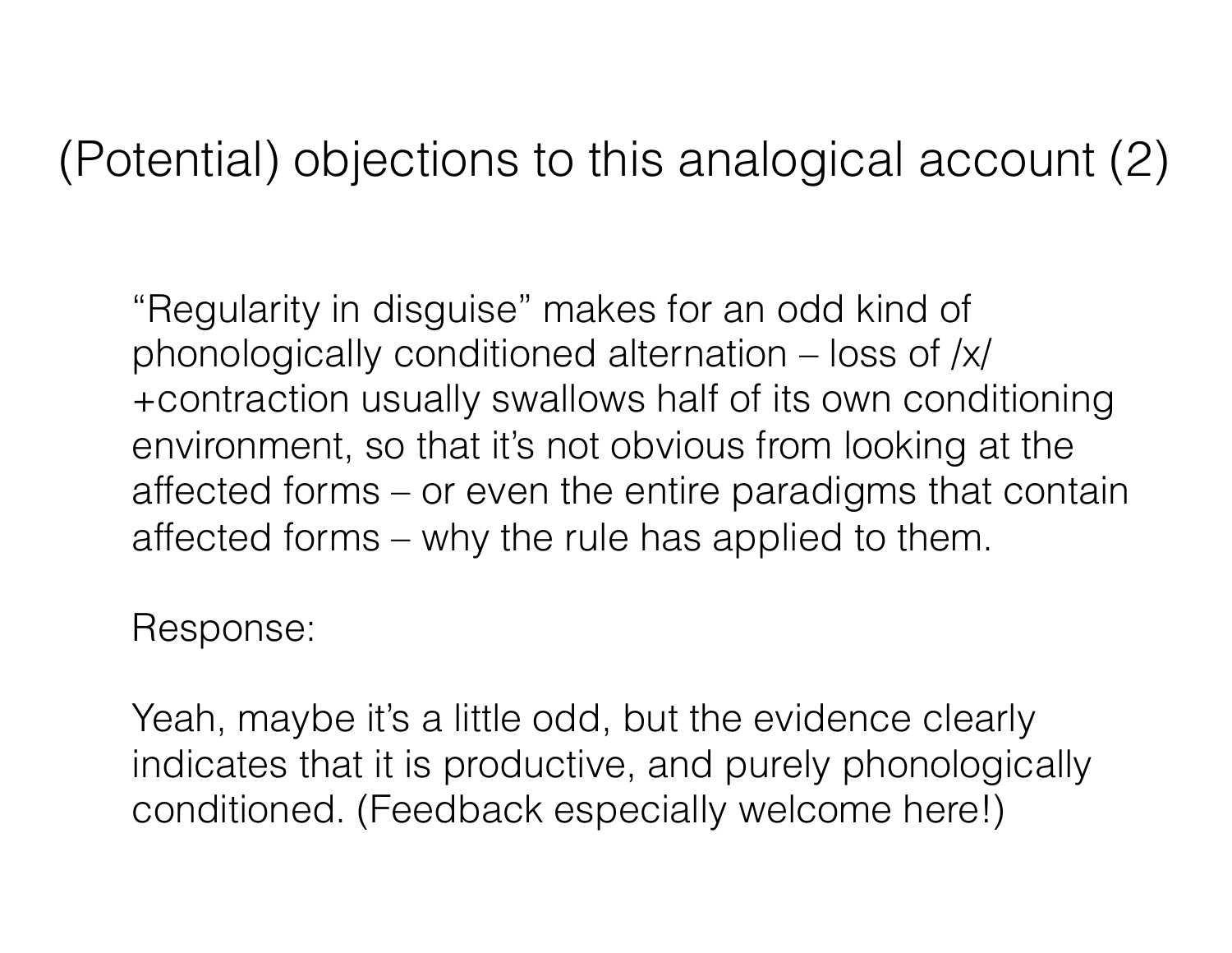### (Potential) objections to this analogical account (3)

The imperative singular is not a plausible base because it has relatively low token frequency and is morphosyntactically peripheral.

Responses:

- 1. In Albright's theory, morphosyntactic basicness is irrelevant, and the base form need not have particularly high token frequency (as long as it occurs often enough for learners to reliably learn it).
- 2. Claims of low-token frequency for the imperative are rarely backed up by any empirical evidence, and the potential special relevance of child-directed speech is rarely considered.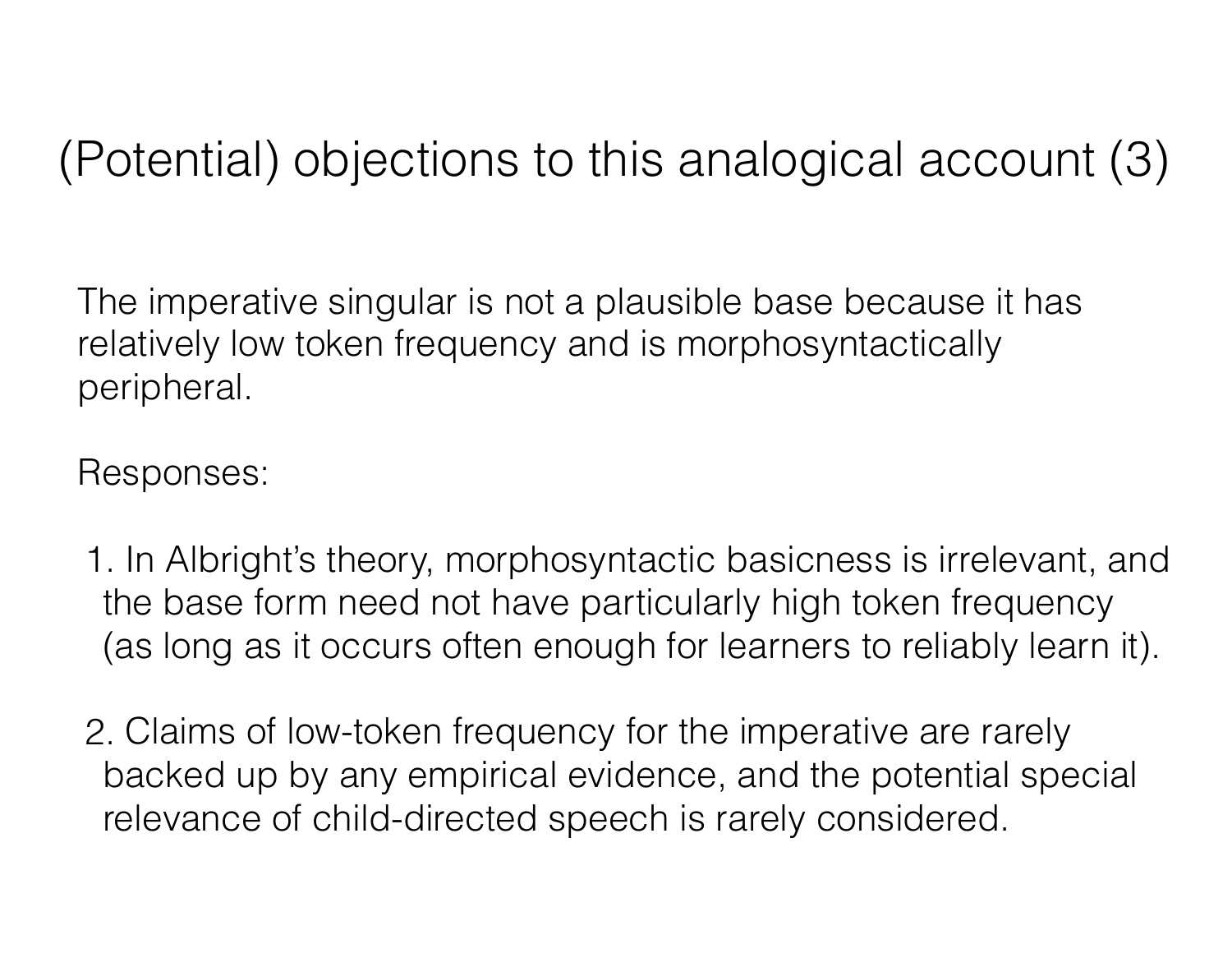### (Potential) objections to this analogical account (4)

When two sound changes occur chronologically in counterbleeding order, the later change generally renders any alternation that had resulted from the earlier change phonologically opaque (e.g. umlaut and subsequent loss of the conditioning high front segments).

Why didn't syncope make the /x/–∅ alternation phonologically opaque?

Responses:

- 1. This is an old and much broader question, cf. King 1971:4: "Why do allophones sometimes remain and sometimes revert?"
- 2. The relationship between /x/-loss+contraction and syncope is not counterbleeding but rather **mutual bleeding**: Forms affected by /x/-loss are phonetically immune to syncope.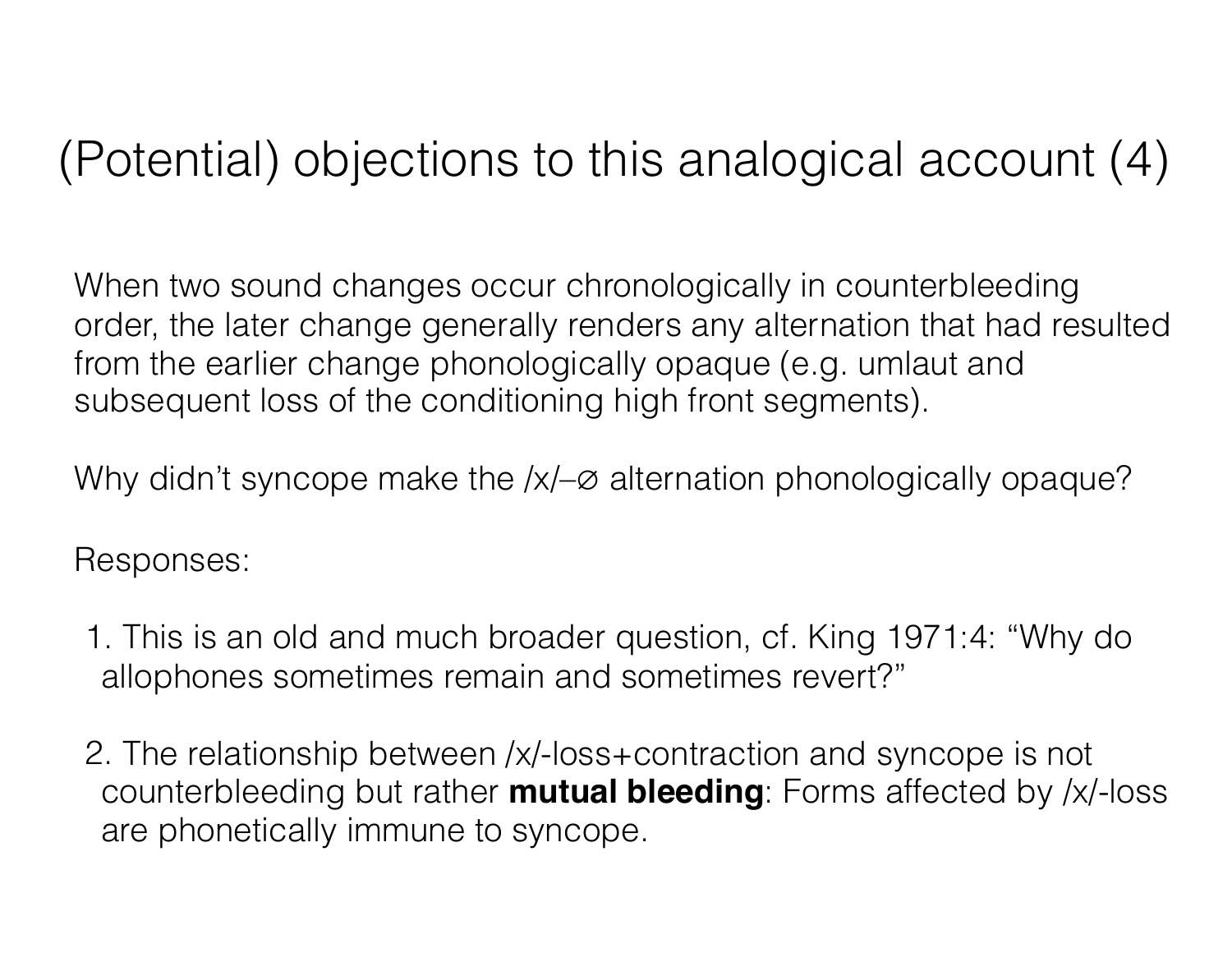# Conclusions

- Analogical restoration is a highly plausible way of accounting for the  $\langle x \rangle$  in 2/3sg present indicative strong verb forms like *siehst* and *sieh*þ*.*
- The presence of this root-final consonant in these forms should thus not be treated as evidence for the relative chronology of syncope and /x/-loss.